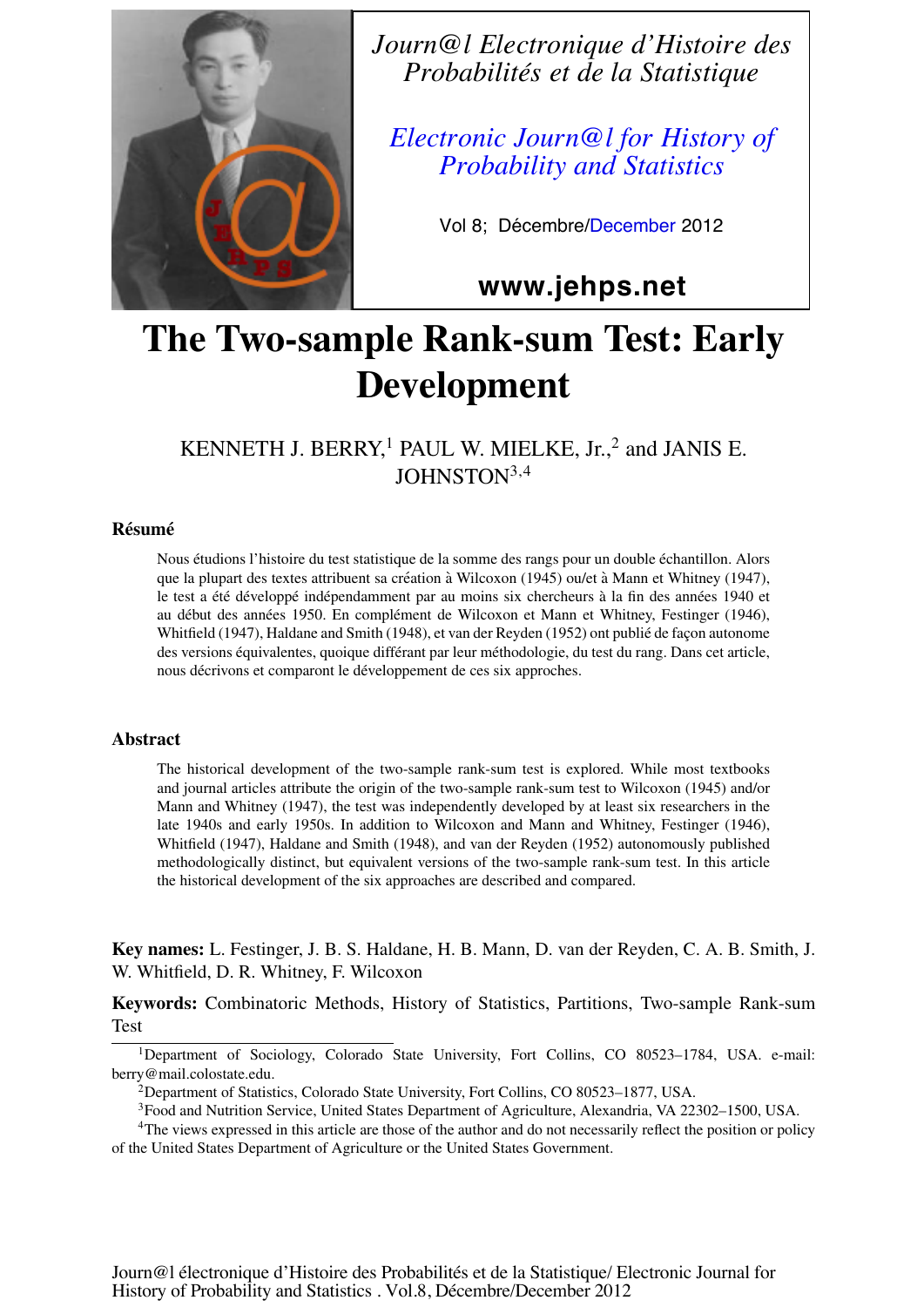## 1 Introduction

In the 1930s and 1940s it was widely recognized that when extreme values (outliers) were present in sets of data, the assumption of normality underlying conventional parametric tests such as t tests, analysis of variance, and correlation was untenable and the results were therefore questionable (cf. Vankeerberghen, Vandenbosch, Smeyers-Verbeke, & Massart, 1991). In response, a number of non-parametric distribution-free counterparts to existing parametric tests were developed, typically based on converting raw measurements to rank values, notwithstanding the potential loss of information in reducing numerical values to ranks. Rank tests such as Kendall's measure of rank correlation (Kendall, 1938), Friedman's two-way analysis of variance by ranks (Friedman, 1937), and the Kruskal–Wallis one-way analysis of variance by ranks (Kruskal & Wallis, 1952) are very robust to outliers (Potvin & Roff, 1993). The non-parametric counterpart to the two-sample  $t$  test is the two-sample rank-sum test based on the sums of the ranks in the two samples, independently developed by Wilcoxon (1945), Festinger (1946), Mann and Whitney (1947), Whitfield (1947), Haldane and Smith (1948), and van der Reyden (1952).

The logic underlying the two-sample rank-sum test is straightforward. The data consist of two independent samples drawn from identically distributed populations. Let  $x_1, x_2, \ldots, x_n$ denote the first random sample of size n and let  $y_1, y_2, \ldots, y_m$  denote the second random sample of size m. Assign the ranks 1 to  $n + m$  to the combined observations from smallest to largest without regard to sample membership and let  $R_k$  denote the rank assigned to the  $n + m$  observations for  $k = 1, \ldots, n + m$ . Let  $T_x$  and  $T_y$  denote the sums of the ranks from the first and second samples, respectively, and let  $T = T_x$ . Finally, note that

$$
T_x + T_y = \frac{(n+m)(n+m+1)}{2}.
$$

The null hypothesis simply states that each of the possible arrangements of the  $n + m$ observations to the two samples with n values in the first sample and m values in the second sample occurs with equal probability. The exact lower (upper) one-sided probability value of an observed value of T,  $T_0$ , is the proportion of all possible  $\binom{n+m}{n}$  T values less (greater) than or equal to  $T_0$ .

For example, consider  $n + m = 10$  graduate students in a graduate seminar with  $n = 5$ males and  $m = 5$  females. Fig. 1 contains the raw data where  $x_i$  and  $y_j$  represent current ages in years. Fig. 2 lists the numerical ages, sex (M, F), and associated ranks of the  $n + m = 10$ 

| Males:   |     |     | $\mathcal{L}$ | າຂ |  |
|----------|-----|-----|---------------|----|--|
| Females: | ) Д | クラー |               |    |  |

Fig. 1: Current ages of  $n = 5$  male and  $m = 5$  female graduate students.

graduate students based on the data in Fig. 1. For the data in Fig. 2,  $T_0 = T_x = 22, T_y = 33$ , and only 39 (224) of the

$$
\binom{n+m}{n} = \frac{(n+m)!}{n!m!} = \frac{(5+5)!}{5! \, 5!} = 252
$$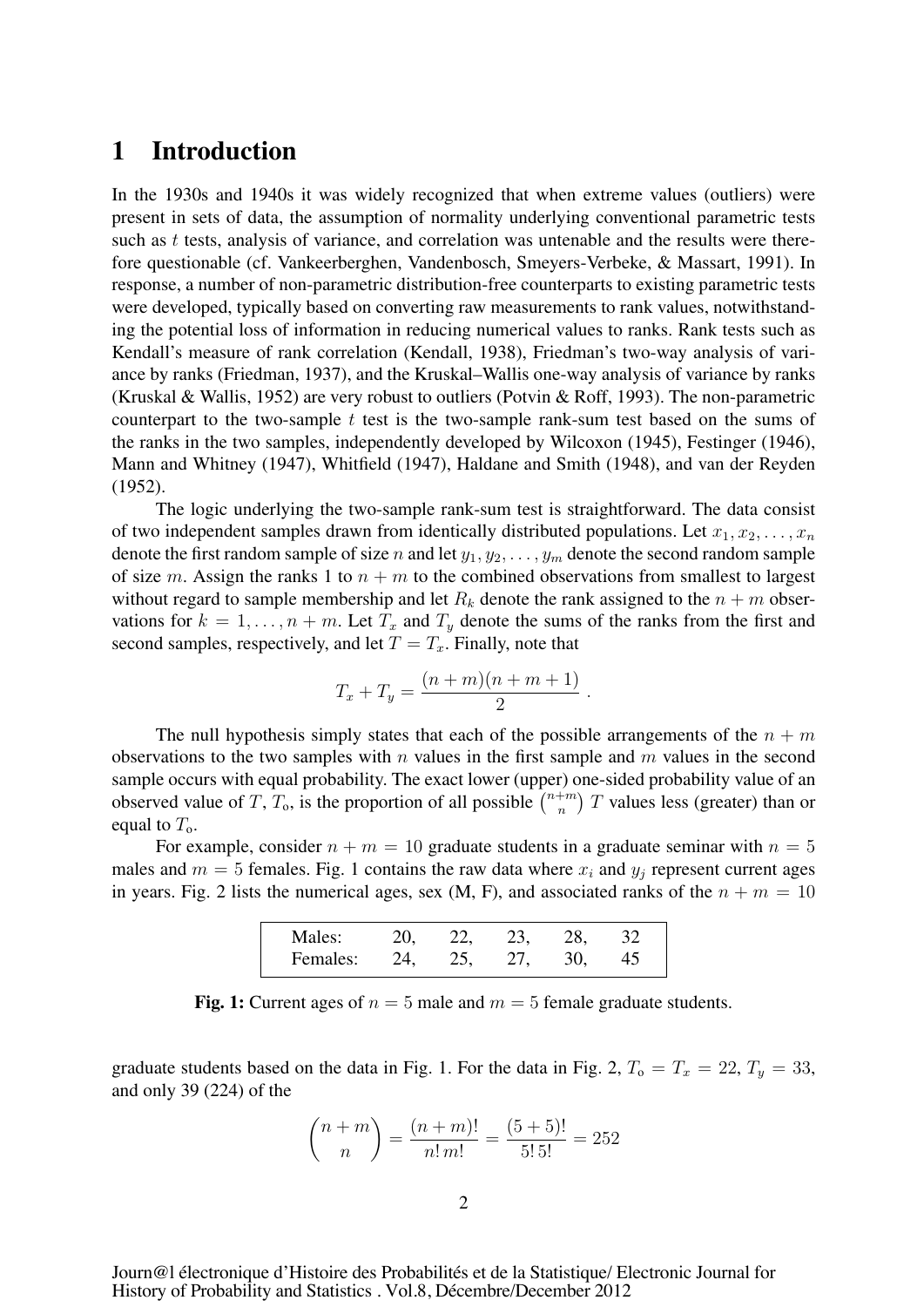| Age: 20, 22, 23, 24, 25, 27, 28, 30, 32, 45 |  |  |  |  |  |
|---------------------------------------------|--|--|--|--|--|
| Sex: M, M, M, F, F, F, M, F, M, F           |  |  |  |  |  |
| Rank: 1, 2, 3, 4, 5, 6, 7, 8, 9, 10         |  |  |  |  |  |

Fig. 2: Age, sex, and corresponding rank of  $n = 5$  male and  $m = 5$  female graduate students.

**Table 1:** Listing of the 39 combinations of ranks with T values less than or equal to  $T_0 = 22$ .

| Number         | Ranks      | T  | Number | Ranks      | T  | Number | Ranks      | T  |
|----------------|------------|----|--------|------------|----|--------|------------|----|
| 1              | 1234<br>5  | 15 | 14     | 1235<br>9  | 20 | 27     | 1346<br>-7 | 21 |
| $\overline{2}$ | 1234<br>6  | 16 | 15     | 1236<br>8  | 20 | 28     | 2345<br>-7 | 21 |
| 3              | 1234<br>7  | 17 | 16     | 1245<br>8  | 20 | 29     | 123610     | 22 |
| 4              | 1235<br>6  | 17 | 17     | 1246<br>-7 | 20 | 30     | 1237 9     | 22 |
| 5              | 1234<br>8  | 18 | 18     | 1345<br>-7 | 20 | 31     | 1 2 4 5 10 | 22 |
| 6              | 1235<br>7  | 18 | 19     | 2345<br>6  | 20 | 32     | 1246<br>-9 | 22 |
| 7              | 1245<br>6  | 18 | 20     | 1 2 3 5 10 | 21 | 33     | 1247<br>8  | 22 |
| 8              | 1234<br>9  | 19 | 21     | 1236<br>-9 | 21 | 34     | 1256<br>-8 | 22 |
| 9              | 1235<br>8  | 19 | 22     | 1237<br>8  | 21 | 35     | 1345<br>-9 | 22 |
| 10             | 1236<br>7  | 19 | 23     | 1245<br>9  | 21 | 36     | 1346<br>8  | 22 |
| 11             | 1245<br>7  | 19 | 24     | 1246<br>8  | 21 | 37     | 1356<br>-7 | 22 |
| 12             | 1345<br>6  | 19 | 25     | 1256<br>7  | 21 | 38     | 2345<br>8  | 22 |
| 13             | 1 2 3 4 10 | 20 | 26     | 1345<br>8  | 21 | 39     | 2345<br>-7 | 22 |

possible values of T are less (greater) than or equal to  $T_0 = 22$ . For clarity, the 39 T values less than or equal to  $T_0 = 22$  are listed in Table 1. Thus, for the data in Figs. 1 and 2, the exact lower (upper) one-sided probability of  $T_0 = 22$  is  $39/252 = 0.1548$  ( $224/252 = 0.8889$ ).

## 2 Development of the Two-sample Rank-sum Test

Stigler's law of eponymy states that "[n]o scientific discovery is named after its original discoverer" (Stigler, 1999, p. 277). Stigler observed that names are not given to scientific discoveries or inventions by historians of science, but by the community of practicing scientists, most of whom have no historical expertise. Moreover, the award of an eponym must be made on the basis of the scientific merit of originality and not upon personal friendship, national affiliation, or political pressure (Stigler, 1999, pp. 280–281).

The two-sample rank-sum test, commonly referenced with the eponym "Wilcoxon–Mann– Whitney test," was invented and reinvented by a number of researchers in the late 1940s and early 1950s (considering co-authors as a single contributor): F. Wilcoxon in 1945, L. Festinger in 1946, H. B. Mann and D. R. Whitney in 1947, J. W. Whitfield in 1947, J. B. S. Haldane and C. A. B. Smith in 1948, and D. van der Reyden in 1952. Because Festinger (1946) published his version of the two-sample rank-sum test in *Psychometrika*, Haldane and Smith (1948) published their version in *The Annals of Eugenics*, and van der Reyden (1952) published his version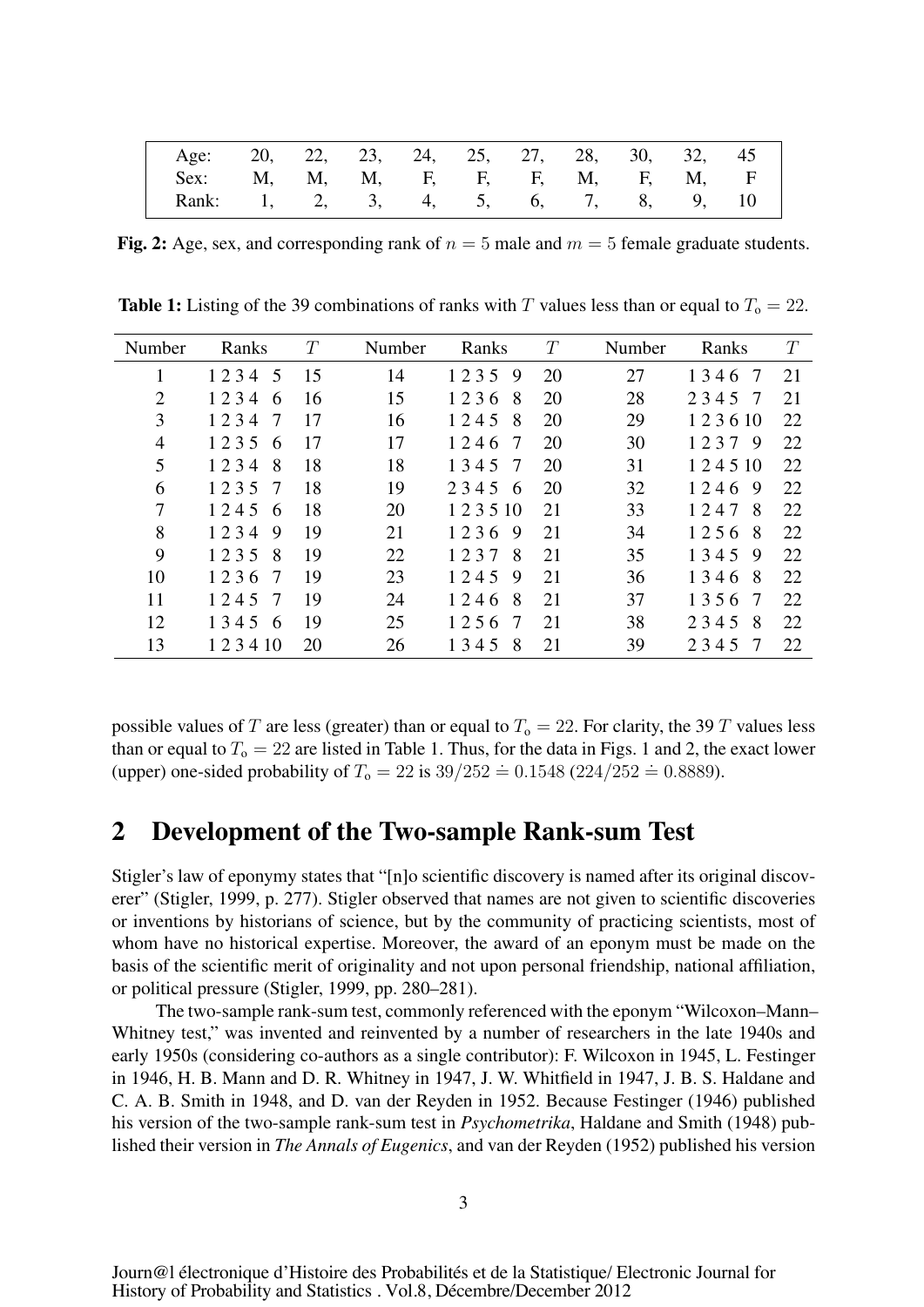in *The Rhodesia Agricultural Journal*, their work was largely overlooked by statisticians at the time. Although Whitfield (1947) published his version in *Biometrika*, which was widely read by statisticians, the article contained no references to earlier work on the two-sample rank-sum test and was, in fact, simply an examination of rank correlation between two variables, one dichotomous and one ranked, utilizing a pairwise procedure previously developed by M. G. Kendall (1938).

The development of the two-sample rank-sum test has never been adequately documented. In 1957 Kruskal (1957) published a short note titled "Historical notes on the Wilcoxon unpaired two-sample test" that discussed early contributions by Deuchler (1914), Lipmann (1908), Whitfield (1947), Gini (1916/1959), and Ottaviani (1939), most of which appeared many years prior to Wilcoxon's seminal article in 1945. What is missing from the literature is a detailed treatment of the six major developers of the two-sample rank-sum test, each of which used a different approach to generate exact frequency distributions, and four of which have been largely ignored in the literature. The six contributors are Wilcoxon (1945), Festinger (1946), Mann and Whitney (1947), Whitfield (1947), Haldane and Smith (1948), and van der Reyden (1952), and the neglected four are, of course, Festinger, Haldane and Smith, Whitfield, and van der Reyden.

The history of the development of the two-sample rank-sum test provides an opportunity to give the six contributors their due recognition. Prior to the age of computers, researchers relied on innovative and, oftentimes, very clever methods for computation. Each of these six investigators developed very different alternative computational methods that are interesting both from a statistical and a historical perspective. A common notation, detailed descriptions, and example analyses will hopefully provide researchers with an appreciation of the rich, but neglected, history of the development of the two-sample rank-sum test.

### 3 Wilcoxon's Rank-sum Test

Frank Wilcoxon earned a B.Sc. degree from Pennsylvania Military College in 1917, a M.S. degree in chemistry from Rutgers University in 1921, and a Ph.D. in chemistry from Cornell University in 1924. Wilcoxon spent most of his life as a chemist working for the Boyce Thompson Institute for Plant Research, the Atlas Powder Company, and the American Cyanamid Company. While at the Boyce Thompson Institute, Wilcoxon, together with chemist William John (Jack) Youden and biologist F. E. Denny led a group in studying Fisher's newly published *Statistical Methods for Research Workers* (Fisher, 1925). This introduction to statistics had a profound effect on the subsequent careers of Wilcoxon and Youden as both became leading statisticians of the time. Wilcoxon retired from the American Cyanamid Company in 1957 and moved to Florida. Three years later, at the invitation of Ralph Bradley, Wilcoxon joined the faculty at Florida State University where he helped to develop the Department of Statistics. As Bradley related, he and Wilcoxon had met several times at Gordon Research Conferences, and in 1959 Bradley was recruited from Virginia Polytechnic Institute to create and head a new department of statistics at Florida State University in Tallahassee. Since Wilcoxon was living in Florida, Bradley persuaded Wilcoxon to come out of retirement and join the department. Wilcoxon agreed to a half-time position as he wanted time off to kayak and ride his motorcycle (Hollander, 2000). Wilcoxon died on 18 November 1965 after a brief illness at the age of 73 (Bradley, 1966, 1997; Bradley & Hollander, 2001).

Journ@l électronique d'Histoire des Probabilités et de la Statistique/ Electronic Journal for History of Probability and Statistics . Vol.8, Décembre/December 2012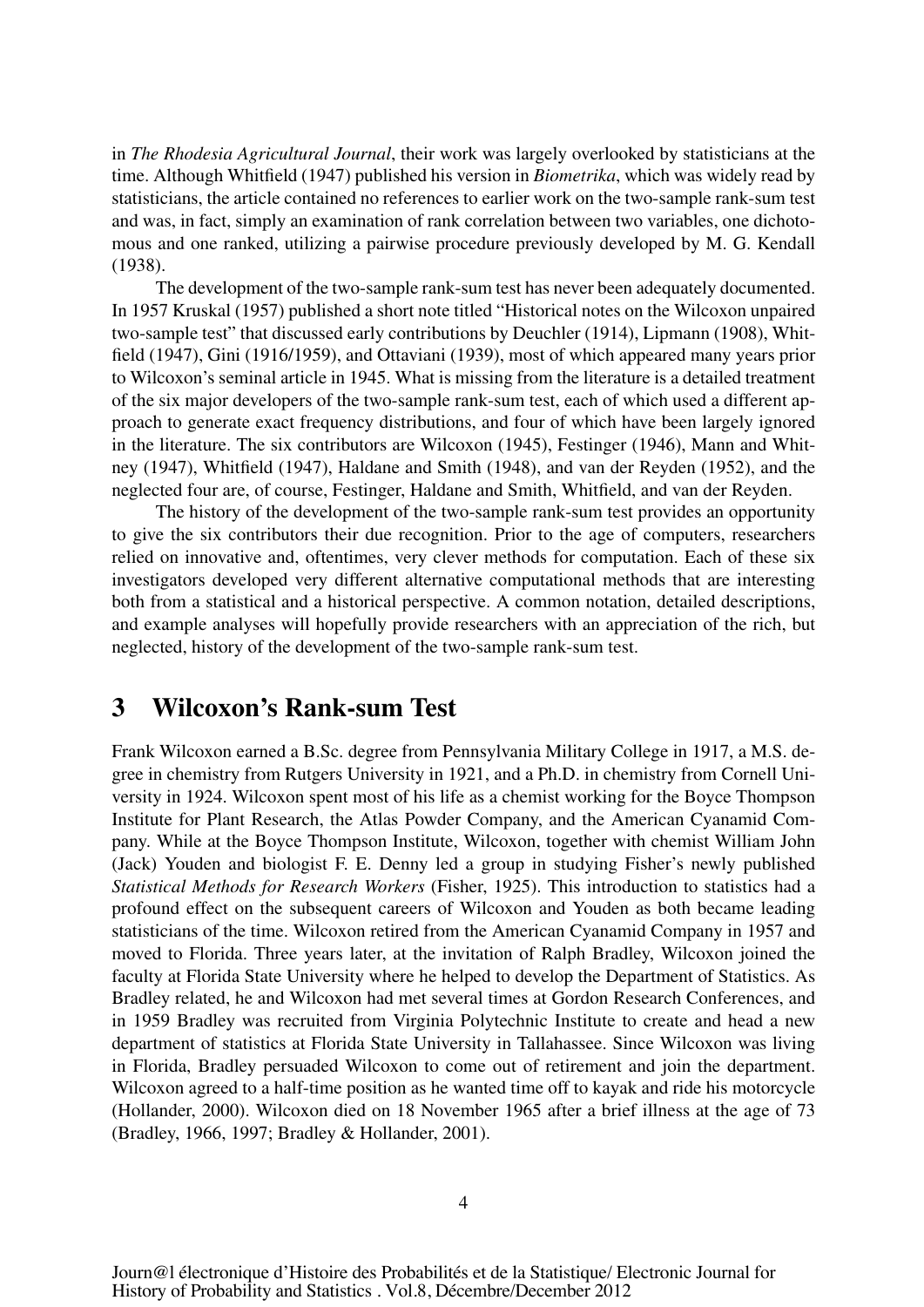In 1945 Wilcoxon introduced a two-sample test statistic,  $W$ , for rank order statistics.<sup>1</sup> The stated purpose was to develop methods in which ranks  $1, 2, 3, \ldots$  are substituted for the actual numerical values in order to obtain a rapid approximation of the significance of the differences in two-sample paired and unpaired experiments (Wilcoxon, 1945, p. 80). In this very brief paper of only three pages, Wilcoxon considered the case of two samples of equal sizes and provided a table of exact probabilities for values of the lesser of the two sums of ranks for both two-sample paired and two-sample unpaired experiments. In the case of the two-sample unpaired test, a table provided exact probability values for 5 to 10 replicates in each sample. Bradley has referred to the unpaired and paired rank tests as the catalysts for the flourishing of non-parametric statistics (Hollander, 2000, p. 88).

Wilcoxon (1945) showed that in the case of unpaired samples with rank numbers from 1 to  $2q$ , where q denotes the number of ranks (replicates) in each sample, the minimum sum of ranks possible is given by  $q(q + 1)/2$ , where W is the sum of ranks in one sample, continuing by steps up to the maximum sum of ranks given by  $q(3q + 1)/2$ . For example, consider two samples of  $q = 5$  measurements ranked from 1 to  $2q = 10$ . The minimum sum of ranks for either group is  ${1 + 2 + 3 + 4 + 5} = 5(5 + 1)/2 = 15$  and the maximum sum of ranks is  ${6+7+8+9+10} = 5(3)(5) + 1/2 = 40$ . Wilcoxon explained that these two values could be obtained in only one way, but intermediate sums could be obtained in more than one way. For example, the sum of  $T = 20$  could be obtained in  $q = 5$ -part seven ways, with no part greater than  $2q = 10$ :  $\{1, 2, 3, 4, 10\}, \{1, 2, 3, 5, 9\}, \{1, 2, 3, 6, 8\}, \{1, 2, 4, 5, 8\}, \{1, 2, 4, 6, 7\},$  $\{1, 3, 4, 5, 7\}$ , and  $\{2, 3, 4, 5, 6\}$ . The number of ways each sum could arise is given by the number of *q*-part, here 5-part, partitions of  $T = 20$ , the sum in question.<sup>2</sup>

This was not a trivial problem to solve, as calculating the number of partitions is quite difficult, even today with the availability of high-speed computing. In general, the problem is known as the "subset-sum problem" and requires a generating function to solve. The difficulty is in finding all subsets of a set of distinct numbers that sum to a specified total. The approach that Wilcoxon took was ingenious and is worth examining, as the technique became the basic method for other researchers as well as the basis for several computer algorithms in later years. Wilcoxon showed that the required partitions were equinumerous with another set of partitions, r, that were much easier to enumerate. He defined r as the serial number of T in the possible series of sums, beginning with 0, i.e., 0, 1, 2,  $\dots$ , r. This was a technique that Wilcoxon apparently came across while reading a book on combinatorial analysis by Percy Alexander MacMahon (MacMahon, 1916). MacMahon's monumental two-volume work on *Combinatory Analysis*, published in 1916, contained a section in Volume II, Chapter III, on "Ramanujan's Identities" in which MacMahon demonstrated the relationship between the number of  $q$ -part unequal partitions without repetitions with no part greater than  $2q$  and the number of partitions with repetitions with no part greater than  $q$  (MacMahon, 1916, pp. 33–48).

For example, consider as previously,  $q = 5$  replications of measurements on two samples

<sup>&</sup>lt;sup>1</sup>Most textbooks and articles use the letter W to indicate the Wilcoxon two-sample rank-sum test statistic. Actually, Wilcoxon never used W in either his 1945 or 1947 articles; he always used T to indicate the total (sum) of the ranks.

<sup>&</sup>lt;sup>2</sup>Wilcoxon's use of the term "partitions" here is a little misleading. These are actually sums of  $T = 20$ , each sum consisting of five integer values between 1 and  $2q = 10$  with no integer value repeated e.g.,  $\{1, 2, 3, 4, 10\}$ 20 which consists of five non-repeating integer values, but not  $\{5, 7, 8\} = 20$  which consists of only three integer values, nor  $\{1, 3, 3, 5, 8\} = 20$  which contains multiple values of 3.

Journ@l électronique d'Histoire des Probabilités et de la Statistique/ Electronic Journal for History of Probability and Statistics . Vol.8, Décembre/December 2012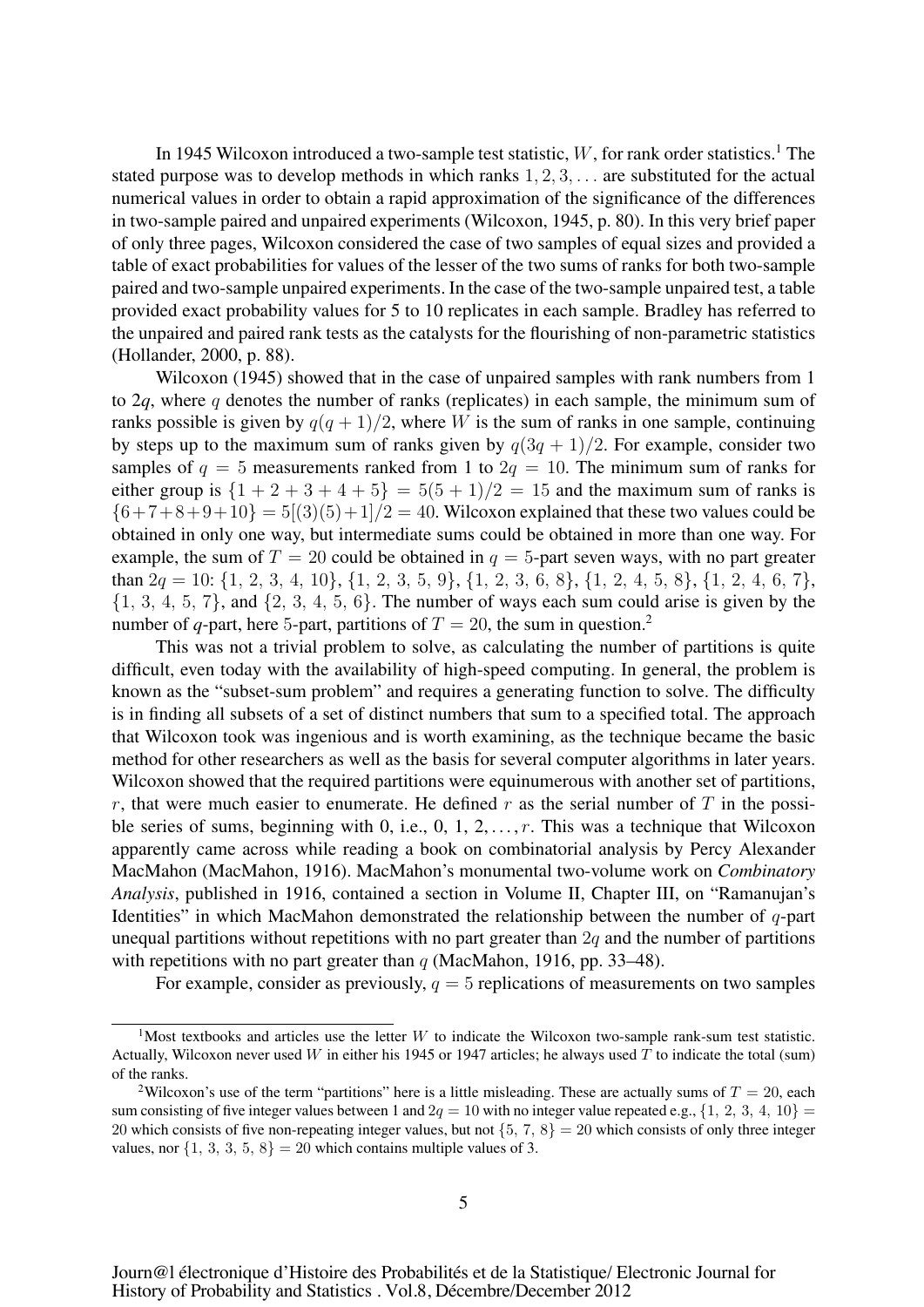|        |                          |                 |               |    | Partition |  |       |   |  |
|--------|--------------------------|-----------------|---------------|----|-----------|--|-------|---|--|
| Number |                          | $q = 5, T = 20$ |               |    |           |  | $r=5$ |   |  |
|        | $\mathfrak{D}_{1}^{(1)}$ | 3               | 4             | 10 |           |  |       |   |  |
|        | $\mathfrak{D}_{1}^{(1)}$ | 3               | 5             | 9  |           |  |       |   |  |
|        | $\mathcal{D}$            | 3               | $\mathfrak b$ | 8  |           |  |       | 2 |  |
|        | ◠                        | 4               | 5             | 8  |           |  |       |   |  |
|        | ◠                        | $\overline{4}$  | $\mathfrak b$ |    |           |  |       |   |  |
|        | 3                        | 4               | 5             |    |           |  |       |   |  |
|        | $\mathbf{R}$             |                 |               | n  |           |  |       |   |  |

**Table 2:** Illustrative table comparing the  $q = 5$ -part partitions of  $T = 20$  with the corresponding partitions of  $r = 5$ .

and assign ranks 1 through  $2q = 10$  to the data:  $\{1, 2, 3, 4, 5, 6, 7, 8, 9, 10\}$ . Recall that the lowest possible sum is 15 and the highest possible sum is 40. Then the question is: In how many ways can a total of  $T = 20$  be obtained, i.e., how many unequal  $q = 5$ -part partitions of  $T = 20$  exist, having no part greater than 10 and no repetition of values? As shown in Table 2, there are seven such partitions. Now, 20 is sixth in the possible series of totals, as shown in Fig. 3. Therefore,  $r = 5$  and the total number of partitions that sum to  $T = 20$  is equiv-

|  |  |  |  | $T$ : 15, 16, 17, 18, 19, 20, 21, 22, 23, , 40                                                         |
|--|--|--|--|--------------------------------------------------------------------------------------------------------|
|  |  |  |  | $r: \quad 0, \quad 1, \quad 2, \quad 3, \quad 4, \quad 5, \quad 6, \quad 7, \quad 8, \ldots, \quad 25$ |

Fig. 3: Values of T up to and including  $T = 23$  with corresponding values of r.

alent to the total number of partitions with repetitions that sum to 5 with no part greater than  $q = 5$ ; specifically,  $\{5\}$ ,  $\{1, 4\}$ ,  $\{2, 3\}$ ,  $\{1, 1, 3\}$ ,  $\{1, 2, 2\}$ ,  $\{1, 1, 1, 2\}$ , and  $\{1, 1, 1, 1, 1\}$ .<sup>3</sup> Wilcoxon capitalized on the relationship between the subset-sum problem with  $T = 20$  and the partition problem with  $r = 5$ , to enumerate the partitions of  $r = 5$  from an available table of partitions by Whitworth (1942), which then corresponded to the more difficult enumeration of the 5-part partitions of  $T = 20$ .

The exact lower one-sided probability (P) value of  $T = 20$  is given by

$$
P = \left\{ 1 + \sum_{i=1}^{r} \sum_{j=1}^{q} \mathbb{P}_{j}^{i} - \sum_{k=1}^{r-q} \left[ (r - q - k + 1) \mathbb{P}_{q-1}^{q-2+k} \right] \right\} / \frac{(2q)!}{(q!)^{2}},
$$
(3.1)

where  $\mathbb{P}_j^i$  represents the number of j-part partitions of i; r is the serial number of possible rank totals, 0, 1, 2, ..., r; and q is the number of replicates (Wilcoxon, 1945, p. 82). If  $q \ge r$ , the

<sup>&</sup>lt;sup>3</sup>These are, of course, true partitions consisting of one to five integer values between 1 and 5, summing to 5 with repetitions allowed.

Journ@l électronique d'Histoire des Probabilités et de la Statistique/ Electronic Journal for History of Probability and Statistics . Vol.8, Décembre/December 2012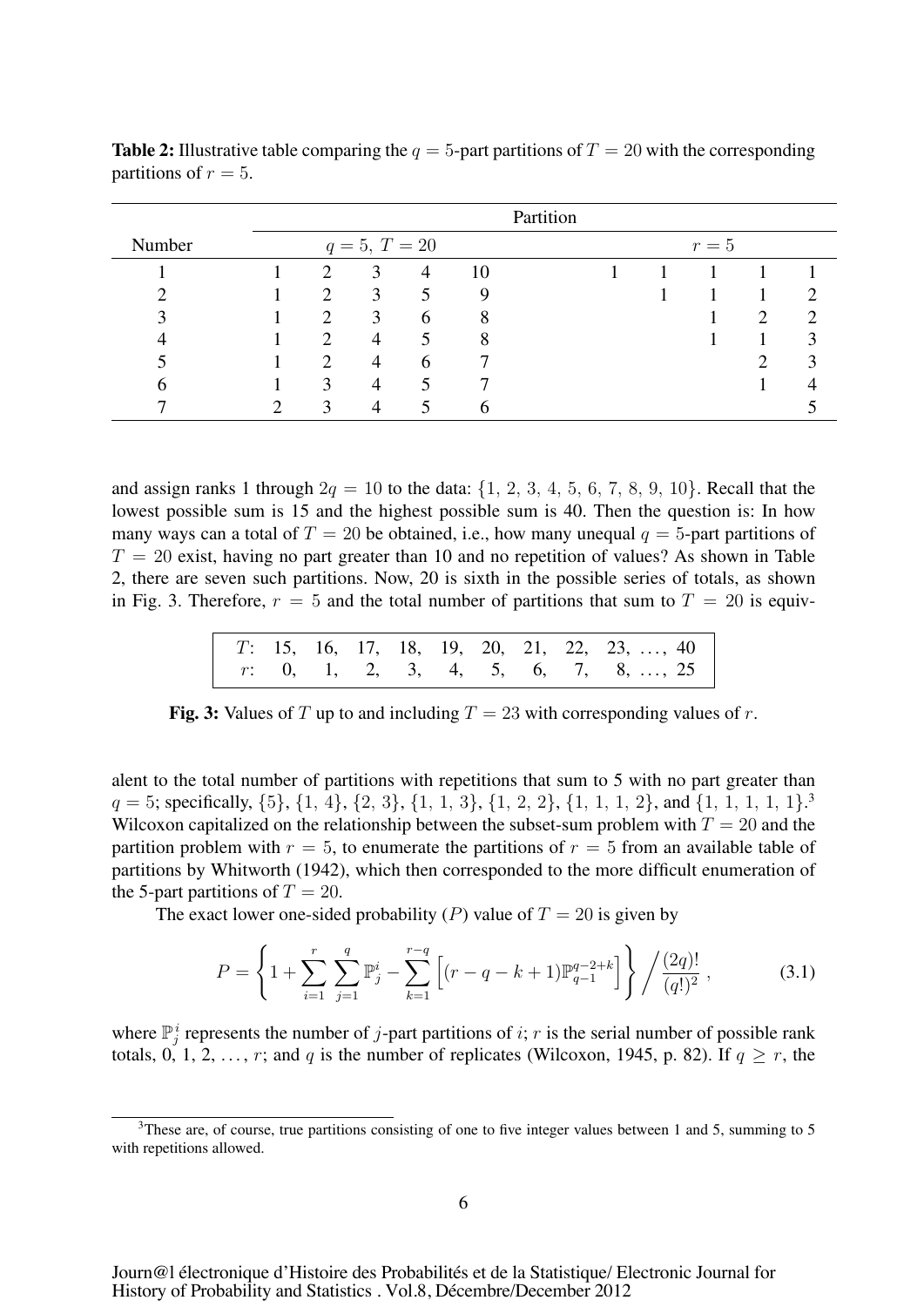summation  $\sum_{k=1}^{r-q}$  is assumed to be zero. For the example data, Eq. 3.1 is

$$
P = \left\{ 1 + \sum_{i=1}^{5} \sum_{j=1}^{5} \mathbb{P}_{j}^{i} - \sum_{k=1}^{5-5} \left[ (5 - 5 - k + 1) \mathbb{P}_{5-1}^{5-2+k} \right] \right\} / \frac{10!}{(5!)^{2}},
$$

and the exact lower one-sided probability value is

$$
P = \{1 + 1 + 2 + 3 + 5 + 7 - 0\} / [3,628,800/(120)^{2}] = 19/252 = 0.0754.
$$

The equivalence between the number of unequal q-part partitions of  $T$  with no part greater than 2q and the number of partitions of r with no part greater than q used by Wilcoxon greatly reduced the calculations required.

#### 4 Festinger's Rank-sum Test

Leon Festinger earned his B.Sc. degree in psychology from City College of New York in 1939, then moved to the University of Iowa to earn his Ph.D. in psychology in 1942 under the renowned social psychologist Kurt Lewin. Festinger is best known for his work in social psychology and, especially, his theory of cognitive dissonance, but he was also an accomplished statistician, working in the area of non-parametric statistics. After earning his Ph.D., Festinger worked as a Research Associate at the University of Iowa, then joined the University of Rochester as a senior statistician in 1943. In 1945, Festinger moved to the Massachusetts Institute of Technology, the University of Michigan in 1948, the University of Minnesota in 1951, Stanford University in 1955, and finally to the New School for Social Research (now, New School University) in 1968 where he remained until his death from liver cancer on 11 February 1989 at the age of 69 (Moscovici, 1989).

In 1946 Festinger introduced a statistical test of differences between two independent means by first converting raw scores to ranks, then testing the difference between the means of the ranks (Festinger, 1946). The stated purpose of the new test was the need for a statistic that could be applied without making any assumption concerning the distribution function in the parent population (Festinger, 1946, p. 97). Festinger provided tables for tests of significance based on exact probabilities for the 0.05 and 0.01 confidence levels for  $n = 2, \ldots, 15$ , the smaller of the two samples, and  $m = 2, \ldots, 38$ , the larger sample. Apparently, Festinger's solution to the two-sample rank problem was developed independently of Wilcoxon's solution; moreover, Festinger's tables considered both equal and unequal sample sizes, whereas Wilcoxon's method allowed for only  $m = n$  (Wilcoxon, 1945). In addition, the approach that Festinger took was quite different from that of Wilcoxon. While both approaches generated all possible permutations of outcomes, Festinger's procedure was considerably simpler to implement and was based on a unique and ingenious recursive generation method.

Consider two independent samples  $x_1, x_2, \ldots, x_m$  and  $y_1, y_2, \ldots, y_n$  with  $n \leq m$ . Combining the samples x and y and assigning ranks to each case from 1 to  $m + n$  structures the question as to the probability of obtaining any specified difference between sample ranks if both samples are drawn at random from the same population. Stated in terms of sums of ranks: What is the probability of obtaining any specified sum of ranks of  $n$  cases selected at random

Journ@l électronique d'Histoire des Probabilités et de la Statistique/ Electronic Journal for History of Probability and Statistics . Vol.8, Décembre/December 2012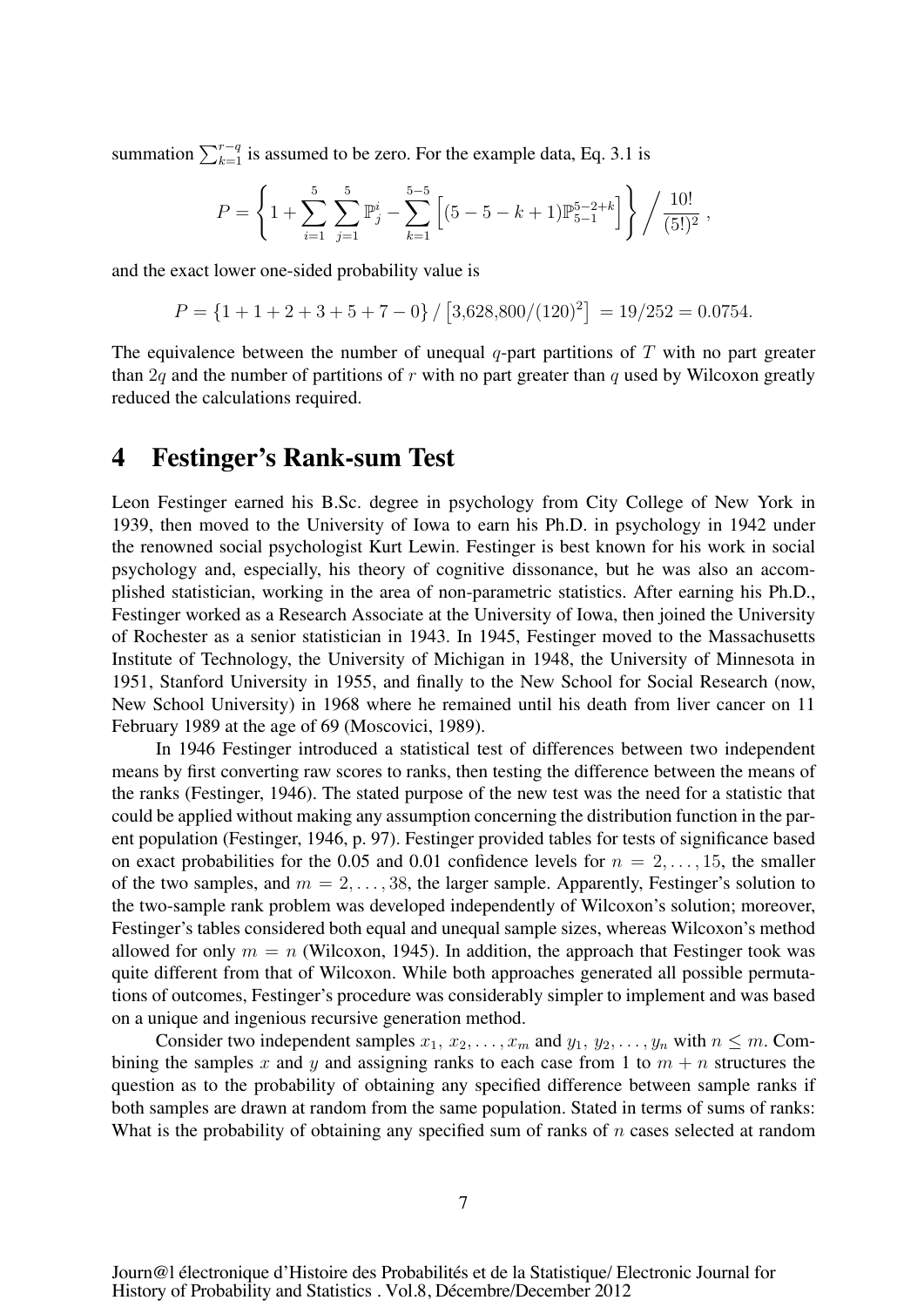from the total of  $m + n$  cases? The problem for Festinger was to generate exact probability distributions for sums of ranks for specified values of  $m$  and  $n$ .

For simplicity, consider first  $m = 2$  and  $n = 2$ . The possible combinations of  $m + n = 1$  $2 + 2 = 4$  considered  $n = 2$  at a time are  $\{1, 2\}, \{1, 3\}, \{1, 4\}, \{2, 3\}, \{2, 4\}, \text{ and } \{3, 4\},$ yielding sums of 3, 4, 5, 5, 6, and 7, respectively. Thus, the frequency distribution of the sums is  $3(1)$ ,  $4(1)$ ,  $5(2)$ ,  $6(1)$ , and  $7(1)$ , where the frequencies are enclosed in parentheses. If each case is independent of every other case and equally likely to be drawn, then each combination is equiprobable. However, as Festinger showed, there is an alternative way to generate this frequency distribution of sums. The frequency distribution of sums for  $\binom{m+n}{n}$  can be constructed from the frequency distributions of sums for  $\binom{m+n-1}{n}$  and  $\binom{m+n-1}{n-1}$  , as illustrated in Table 3.<sup>4</sup> The frequency distribution of  $\binom{m+n-1}{n} = \binom{2+2-1}{2} = \binom{3}{2}$  is listed in Column 1 of Table 3 and the frequency distribution of sums for  $\binom{m+n-1}{n-1} = \binom{2+2-1}{2-1} = \binom{3}{1}$  is listed in Column 2 of Table 3. Note that the frequency distribution of sums for  $\binom{3}{1}$  is offset from the frequency distribution of sums for  $\binom{3}{2}$ . Since the sum of ranks below the value 5 would not be affected by the addition of a 4th case to the ranks of  $\binom{3}{2}$ , only the totals of 5, 6, and 7 would be augmented by one or more possibilities. In general, the starting value for frequency distribution  $\binom{m+n-1}{n-1}$  is given by  $n(n + 1)/2 + m$ ; in this case,  $2(2 + 1)/2 + 2 = 5$ . Thus, the frequency distribution of sums for  $\binom{m+n}{n} = \binom{4}{2}$  in Column 3 is constructed from the frequency distributions of sums for  $\binom{m+n-1}{n} = \binom{3}{2}$  and  $\binom{m+n-1}{n-1}$  $= \binom{3}{1}$  in Columns 1 and 2 in Table 3, respectively, by simply adding across Columns 1 and 2 to obtain the frequency distribution of sums for  $\binom{4}{2}$  in Column 3.

Once the exact frequency distributions of sums for  $m+n$  ranks considered  $n=2$  at a time are established, it is relatively straightforward to construct exact frequency distributions of sums for  $m + n$  ranks considered  $n = 3$  at a time, using the same approach. This method allowed Festinger to recursively generate exact frequency distributions of sums for any combination of  $m + n$  and n.

Finally, Festinger proposed a convenient alternative for summarizing and presenting the frequency distributions of sums. He replaced the sums of ranks of the smaller of the two samples with the absolute deviation  $(d)$  of the mean of the ranks of the smaller sample from the mean of the ranks of the total group, using

$$
d = \left| \frac{\sum_{i=1}^{n} R_i}{n} - \frac{m+n+1}{2} \right| , \qquad (4.1)
$$

where *n* is the number of cases in the smaller sample,  $m + n$  is the number of cases in both samples combined, and  $\sum_{i=1}^{n} R_i$  is the sum of the ranks of the cases in the smaller of the two samples. The last term in Eq. 4.1 is, of course, the mean of the  $m + n$  ranks. Festinger then presented two tables containing the d values necessary for tests of significance at the 0.01 and 0.05 levels of confidence. For values of n from 2 to 12, the Festinger tables listed values of d from  $m = 2$  to  $m = 38$ .

<sup>&</sup>lt;sup>4</sup>The decomposition  $\binom{n}{r} = \binom{n-1}{r-1} + \binom{n-1}{r-1}$  has been well known since Blaise Pascal's *Traité du triangle arithmetique ´* was published in 1665, three years after his death (Pascal, 1665/1959). Thus, considering any one of *n* objects,  $\binom{n-1}{r-1}$  gives the number of combinations that include it and  $\binom{n-1}{r}$  the number of combinations that exclude it.

Journ@l électronique d'Histoire des Probabilités et de la Statistique/ Electronic Journal for History of Probability and Statistics . Vol.8, Décembre/December 2012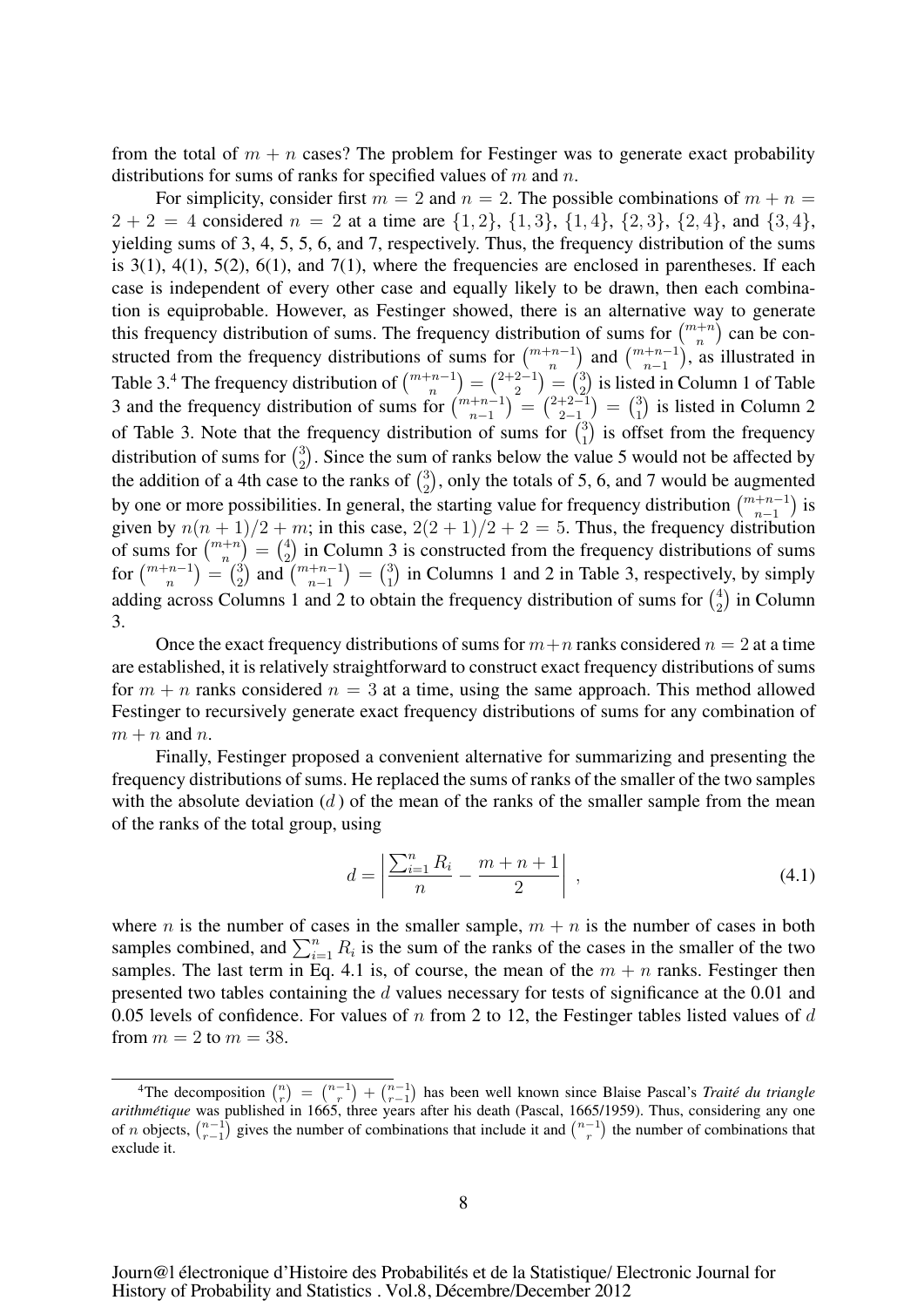|          |                |                |                            |                                       | Column     |     |                            |     |        |
|----------|----------------|----------------|----------------------------|---------------------------------------|------------|-----|----------------------------|-----|--------|
|          | -              | $\overline{2}$ | 3                          | $\overline{4}$                        | 5          | 6   | 7                          | 8   | 9      |
| Sum      | $\binom{3}{2}$ | (3)            | (4)<br>$\langle 2 \rangle$ | $\langle 4 \rangle$<br>$\overline{1}$ | (5)<br>(2) | (5) | (6)<br>$\langle 2 \rangle$ | (6) | $^{2}$ |
| 3        |                |                |                            |                                       |            |     |                            |     |        |
| 4        |                |                |                            |                                       |            |     |                            |     |        |
|          |                |                | ∍                          |                                       |            |     |                            |     |        |
| $\sigma$ |                |                |                            |                                       |            |     |                            |     |        |
|          |                |                |                            |                                       | 2          |     |                            |     |        |
| Ω        |                |                |                            |                                       |            |     | 7                          |     |        |
| Q        |                |                |                            |                                       |            |     | 2                          |     |        |
| 10       |                |                |                            |                                       |            |     |                            |     |        |
| 11       |                |                |                            |                                       |            |     |                            |     |        |
| 12       |                |                |                            |                                       |            |     |                            |     |        |
| 13       |                |                |                            |                                       |            |     |                            |     |        |

**Table 3:** Generation of frequency arrays for 3, 4, 5, 6, and 7 objects considered  $n = 2$  at a time.

#### 5 Mann and Whitney's Rank-sum Test

Henry Berthold Mann received his Ph.D. in mathematics from the University of Vienna in 1935, then emigrated from Austria to the United States in 1938. In 1942 he was the recipient of a Carnegie Fellowship for the study of statistics at Columbia University where he had the opportunity to work with Abraham Wald in the Department of Economics, which at the time was headed by Harold Hotelling. This likely would have put him in contact with other members of the Statistical Research Group (SRG) at Columbia University such as W. Allen Wallis, Jacob Wolfowitz, Milton Friedman, Jimmie Savage, Frederick Mosteller, and Churchill Eisenhart.

In 1946 Mann accepted a position at The Ohio State University, remaining there until his retirement in 1964, at which point he moved to the U.S. Army's Mathematics Research Center at the University of Wisconsin. In 1971, Mann moved again to the University of Arizona, retiring from there a second time in 1975. Mann remained in Arizona until his death on 1 February 2000 at the age of 94 (Olson, c. 2000).

While Mann was at The Ohio State University, one of his graduate students was Donald Ransom Whitney. Whitney had earned his B.A. degree in mathematics from Oberlin College in 1936 and his M.S. degree in mathematics from Princeton University in 1939. After service in the Navy during World War II, Whitney enrolled in the Ph.D. program at The Ohio State University in 1946, where eventually he came to work under Henry Mann. After receiving his Ph.D. in mathematics in 1949, Whitney remained at The Ohio State University, eventually becoming Chair of the newly established Department of Statistics in 1974. Whitney retired from The Ohio State University in 1982, whereupon he received the University Distinguished Service Award. Whitney died on 16 August 2007 at the age of 92 (Willke, 2008).

In 1947 Mann and Whitney, acknowledging the previous work by Wilcoxon on the twosample rank sum test (Wilcoxon, 1945), proposed an equivalent test statistic, U, based on the

Journ@l électronique d'Histoire des Probabilités et de la Statistique/ Electronic Journal for History of Probability and Statistics . Vol.8, Décembre/December 2012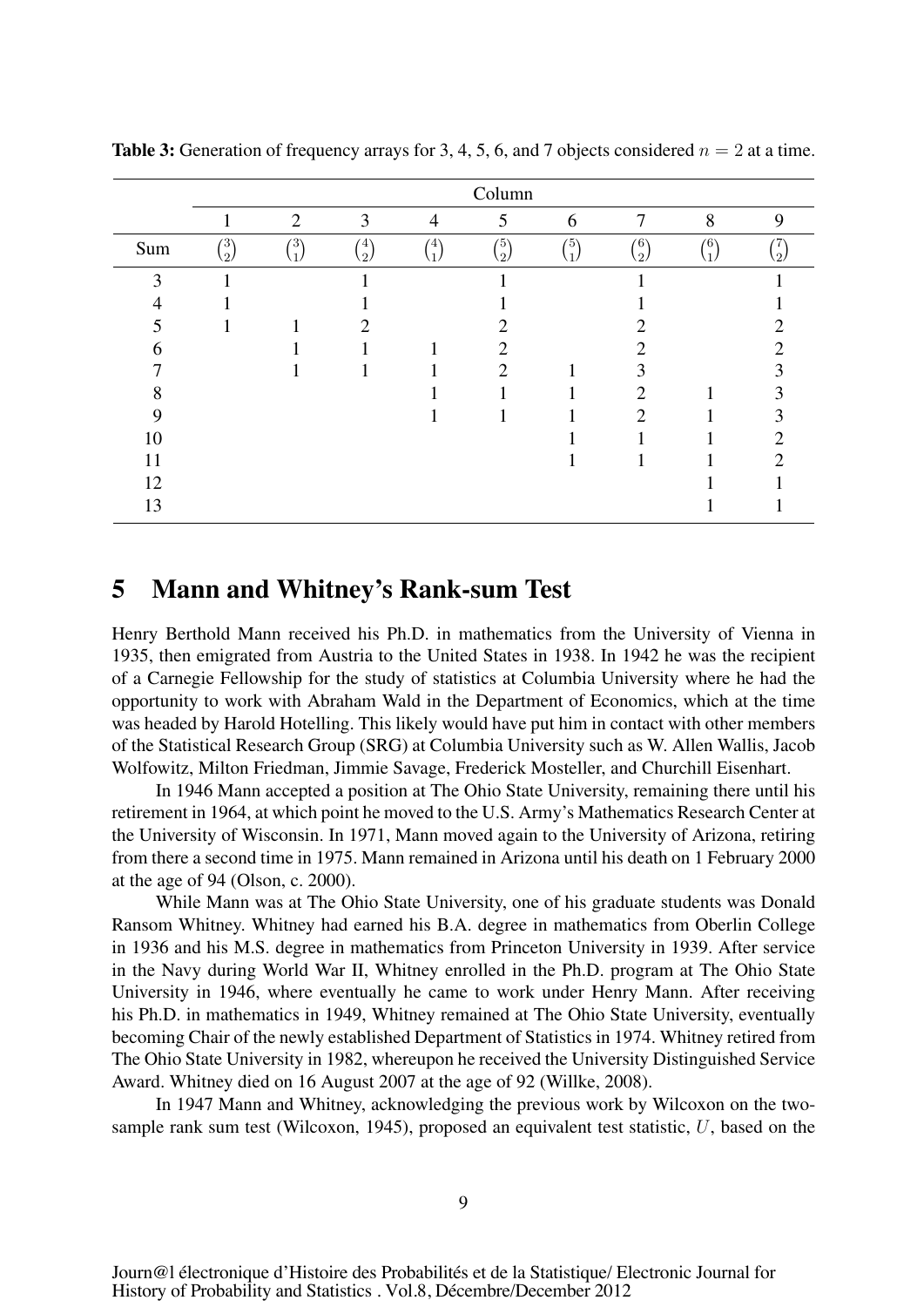relative ranks of two samples denoted by  $\{x_1, x_2, \ldots, x_n\}$  and  $\{y_1, y_2, \ldots, y_m\}$  and for which they computed exact probability values (Mann & Whitney, 1947). Like Festinger, Mann and Whitney utilized a recurrence relation involving  $n$  and  $m$  and, using this relation, computed tables of exact probability values for U up to  $n = m = 8$ , many more, they noted, than the few probability values provided by Wilcoxon. As Mann and Whitney explained, let the measurements  $\{x_1, x_2, \ldots, x_n\}$  and  $\{y_1, y_2, \ldots, y_m\}$  be arranged in order and let U count the number of times a y precedes an x. For example, given  $n = 4 x$  values and  $m = 2 y$  values, consider the sequence  $\{x, y, x, x, y, x\}$  where  $U = 4$ : the first y precedes three x values and the second y precedes one x value; thus,  $U = 3 + 1 = 4$ . Also, let the Wilcoxon statistic, W, be the sum of the m rank order statistics  $\{y_1, y_2, \ldots, y_m\}$ . The relationship between Wilcoxon's W statistic and Mann and Whitney's U statistic can be expressed as

$$
U = mn + \frac{m(m+1)}{2} - W
$$

and  $0 \leq U \leq mn$ . Mann and Whitney noted that since Wilcoxon only considered the case of  $n = m$ , it seemed worthwhile to extend this important work to  $n \neq m$  and larger values of n and m, apparently unaware of the 1946 article by Festinger who also considered  $n \neq m$ .

Consider again the ordered sequences of n x and m y values, replace each x with a 0 and each y with a 1, let U denote the number of times a 1 precedes a 0, and let  $\bar{p}_{n,m}(U)$  represent the number of sequences of n 0s and m 1s in each of which a 1 precedes a 0 U times. For example, suppose the sequence is  $\{1, 1, 0, 0, 1, 0\}$ , then  $U = 7$  as the first 1 precedes three 0 values, the second 1 precedes the same three 0 values, and the third 1 precedes only one 0 value. Mann and Whitney then developed the recurrence relation:

$$
\bar{p}_{n,m}(U) = \bar{p}_{n-1,m}(U-m) + \bar{p}_{n,m-1}(U) , \qquad (5.1)
$$

where  $\bar{p}_{n-1,m}(U - m) = 0$  if  $U \leq m$ .

An example of the recurrence relation illustrates the Mann–Whitney procedure. Table 4 lists all the sequences of 0s and 1s and corresponding values of U for  $\bar{p}_{n,m}(U), \bar{p}_{n-1,m}(U-m)$ , and  $\bar{p}_{n,m-1}(U)$  for  $n = 4$  and  $m = 2$ . There are  $\binom{m+n}{m} = \binom{2+4}{2} = 15$  values of U in the first sequence of 0s and 1s in Table 4,  $\binom{m+n-1}{m} = \binom{2+4-1}{2} = 10$  values of U in the second sequence of 0s and 1s, and  $\binom{m-1+n}{m-1} = \binom{2-1+4}{2-1} = 5$  values of U in the third sequence of 0s and 1s.<sup>5</sup> To illustrate the recurrence procedure with  $U = 3$ ,  $\bar{p}_{n,m}(3) = 2$ , as there are two occurrences of  $U = 3$  (in Rows 4 and 7) in the leftmost column of sequences in Table 4. Then,  $\bar{p}_{n-1, m}(U - m) = \bar{p}_{4-1, 2}(3 - 2) = 1$ , as there is only a single occurrence of  $U = 1$  (in Row 2) in the middle column of sequences in Table 4, and  $\bar{p}_{n,m-1}(U) = \bar{p}_{4,2-1}(3) = 1$ , as there is only a single occurrence of  $U = 3$  (in Row 4) in the rightmost column of sequences in Table 4. Then, following Eq. 5.1,  $2 = 1 + 1$ .

Given that under the null hypothesis each of the  $(n + m)!/(n! m!)$  sequences of n 0s and m 1s is equally likely, let  $p_{n,m}(U)$  represent the probability of a sequence in which a 1 precedes a 0 U times. For example, for  $U = 3$  in Table 4,

$$
p_{n,m}(U) \times \frac{n! \ m!}{(n+m)!} = p_{4,2}(3) \times \frac{4! \ 2!}{(4+2)!} = \frac{2}{15} = 0.1333 \ .
$$

<sup>&</sup>lt;sup>5</sup>Here, the decomposition is identical to that of Festinger (1946).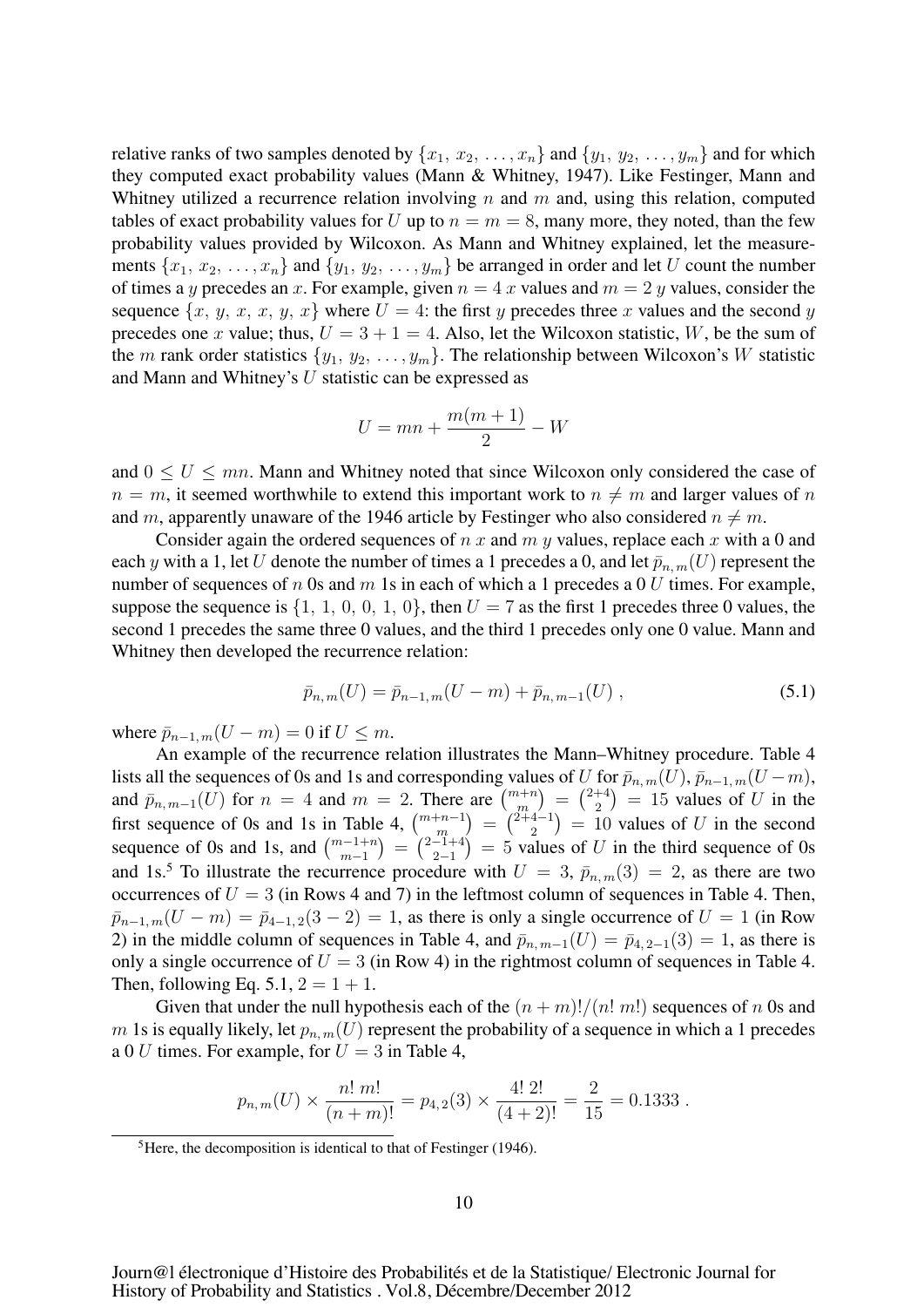|          |                |                    |                | $\bar{p}_{n, m-1}(U)$    |                |
|----------|----------------|--------------------|----------------|--------------------------|----------------|
| Sequence | U              | Sequence           | U              | Sequence                 | U              |
| 000011   | $\overline{0}$ | 00011              | $\overline{0}$ | 00001                    | $\theta$       |
| 000101   |                | 00101              | 1              | 00010                    |                |
| 001001   | $\overline{2}$ | 01001              | $\overline{2}$ | 00100                    | $\overline{2}$ |
| 010001   | 3              | 10001              | 3              | 01000                    | 3              |
| 100001   | 4              | 00110              | $\overline{2}$ | 10000                    | $\overline{4}$ |
| 000110   | 2              | 01010              | 3              |                          |                |
| 001010   | 3              | 10010              | $\overline{4}$ |                          |                |
| 010010   | 4              | 01100              | 4              |                          |                |
| 100010   | 5              | 10100              | 5              |                          |                |
| 001100   | 4              | 11000              | 6              |                          |                |
| 010100   | 5              |                    |                |                          |                |
| 100100   | 6              |                    |                |                          |                |
| 011000   | 6              |                    |                |                          |                |
| 101000   | 7              |                    |                |                          |                |
| 110000   | 8              |                    |                |                          |                |
|          |                | $\bar{p}_{n,m}(U)$ |                | $\bar{p}_{n-1,m}(U - m)$ |                |

Table 4: Sequences of  $n = 4$  0s and  $m = 2$  1s for  $\bar{p}_{n,m}(U)$ ,  $\bar{p}_{n-1,m}(U-m)$ , and  $\bar{p}_{n,m-1}(U)$ .

Mann and Whitney also provided a recurrence relation for the probability values of  $U$  given by

$$
p_{n,m}(U) = \frac{n}{n+m} p_{n-1,m}(U-m) + \frac{m}{n+m} p_{n,m-1}(U) ,
$$

where

$$
p_{n-1,m}(U-m) = \bar{p}_{n-1,m}(U-m) \times \frac{(n-1)! \, m!}{(n+m-1)!}
$$

and

$$
p_{n,m-1}(U) = \bar{p}_{n,m-1}(U) \times \frac{n! (m-1)!}{(n+m-1)!}.
$$

Thus, for  $U = 3$  in Table 4,

$$
p_{4,2}(3) = \frac{4}{4+2}p_{4-1,2}(3-2) + \frac{2}{4+2}p_{4,2-1}(3)
$$

$$
\frac{2}{15} = \left(\frac{4}{6}\right)\left(\frac{1}{10}\right) + \left(\frac{2}{6}\right)\left(\frac{1}{5}\right)
$$

$$
\frac{2}{15} = \frac{1}{15} + \frac{1}{15}.
$$

Mann and Whitney used this recurrence relation to construct tables of exact probability values up to and including  $n = m = 8$ . Finally, from the recurrence relation Mann and Whitney derived explicit expressions for the mean, variance, and various higher moments for  $U$ , and noted that the limit of the distribution is normal if  $\min(n, m) \to \infty$  (Mann & Whitney, 1947).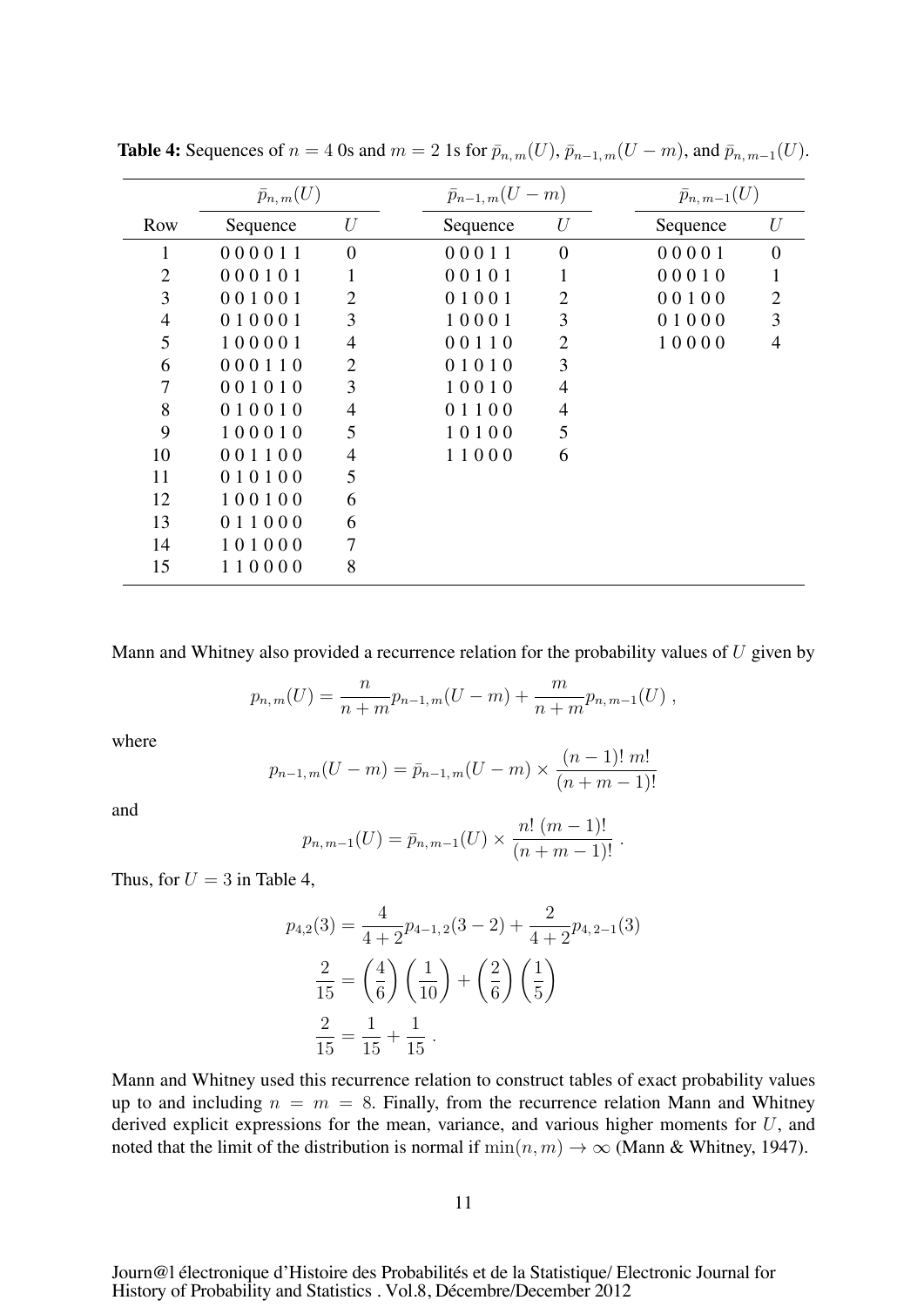It should be noted that in 1914 Gustav Deuchler suggested an approach that was essentially the same as that used by Mann and Whitney in their treatment of the two-sample rank sum test (Deuchler, 1914). Deuchler's work in this area seems to have been neglected, but W. H. Kruskal attempted to redress this neglect in a 1957 article on "Historical notes on the Wilcoxon unpaired two-sample test" in the *Journal of the American Statistical Association* (Kruskal, 1957). In their 1952 article W. H. Kruskal and W. A. Wallis provided a list of independent discoveries of the Wilcoxon two-sample test (Kruskal & Wallis, 1952) and this 1957 article is, in part, an attempt to update that list. Also mentioned in the 1957 article, but omitted in the 1952 article, was a 1947 article by J. W. Whitfield (1947) who essentially independently discovered the Mann–Whitney test.

#### 6 Whitfield's Rank-sum Test

Little is known about John W. Whitfield other than that for most of his career he was attached to the Applied Psychology Research Unit (Medical Research Council) at the University of Cambridge. In 1947 Whitfield proposed a measure of rank correlation between two variables, one of which was ranked and the other dichotomous (Whitfield, 1947). While not presented as a ranksum test *per se*, the article by Whitfield is of historical importance as it is occasionally cited as an independent discovery of the two-sample rank-sum test (e.g., Kruskal, 1957, pp. 358–359).

Whitfield considered the dichotomous variable as a ranking composed entirely of two sets of tied rankings. An example will illustrate the procedure. Following Whitfield, consider the ranked data in Fig. 4, where the  $-$  and  $+$  signs indicate the dichotomous variable and the ranks are from 1 to 6. Let  $m = 2$  denote the number of ranks in the  $+$  group and let  $n = 4$ 

$$
\begin{array}{ccccccccc}\n1 & 2 & 3 & 4 & 5 & 6 \\
 & - & + & - & - & - & + \\
\end{array}
$$

Fig. 4: Rankings of a dichotomous variable.

denote the number of ranks in the − group.

Now consider the  $n = 4$  ranks in the group identified by a  $-$  sign: 1, 3, 4, and 5. Beginning with rank 1, in this case with a  $-$  sign, there are no ranks with a  $+$  sign to the left of rank 1 and two ranks with a + sign to the right of rank 1 (ranks 2 and 6); so compute  $0 - 2 = -2$ . For rank 3 with a − sign, there is one rank to the left of rank 3 with a + sign (rank 2) and one rank to the right of rank 3 with a + sign (rank 6); so compute  $1 - 1 = 0$ . For rank 4 with a  $-$  sign, there is one rank to the left of rank 4 with  $a + sign$  (rank 2) and one rank to the right of rank 4 with  $a +$ sign (rank 6); so compute  $1 - 1 = 0$ . Finally, for rank 5 with a  $-$  sign, there is one rank to the left of rank 5 with  $a + sign$  (rank 2) and one rank to the right of rank 5 with  $a + sign$  (rank 6); so compute  $1 - 1 = 0$ . The sum of the differences is  $S = -2 + 0 + 0 + 0 = -2$ . In this manner, Whitfield's approach incorporated unequal sample sizes with  $m \neq n$  as well as tied ranks.

Since the number of possible pairs of  $m+n$  consecutive integers is given by  $(m+n)(m+n)$  $n - 1/2$ , Whitfield defined and calculated his test statistic as

$$
\tau = \frac{2S}{(m+n)(m+n-1)} = \frac{2(-2)}{(2+4)(2+4-1)} = \frac{-4}{30} = -0.1333.
$$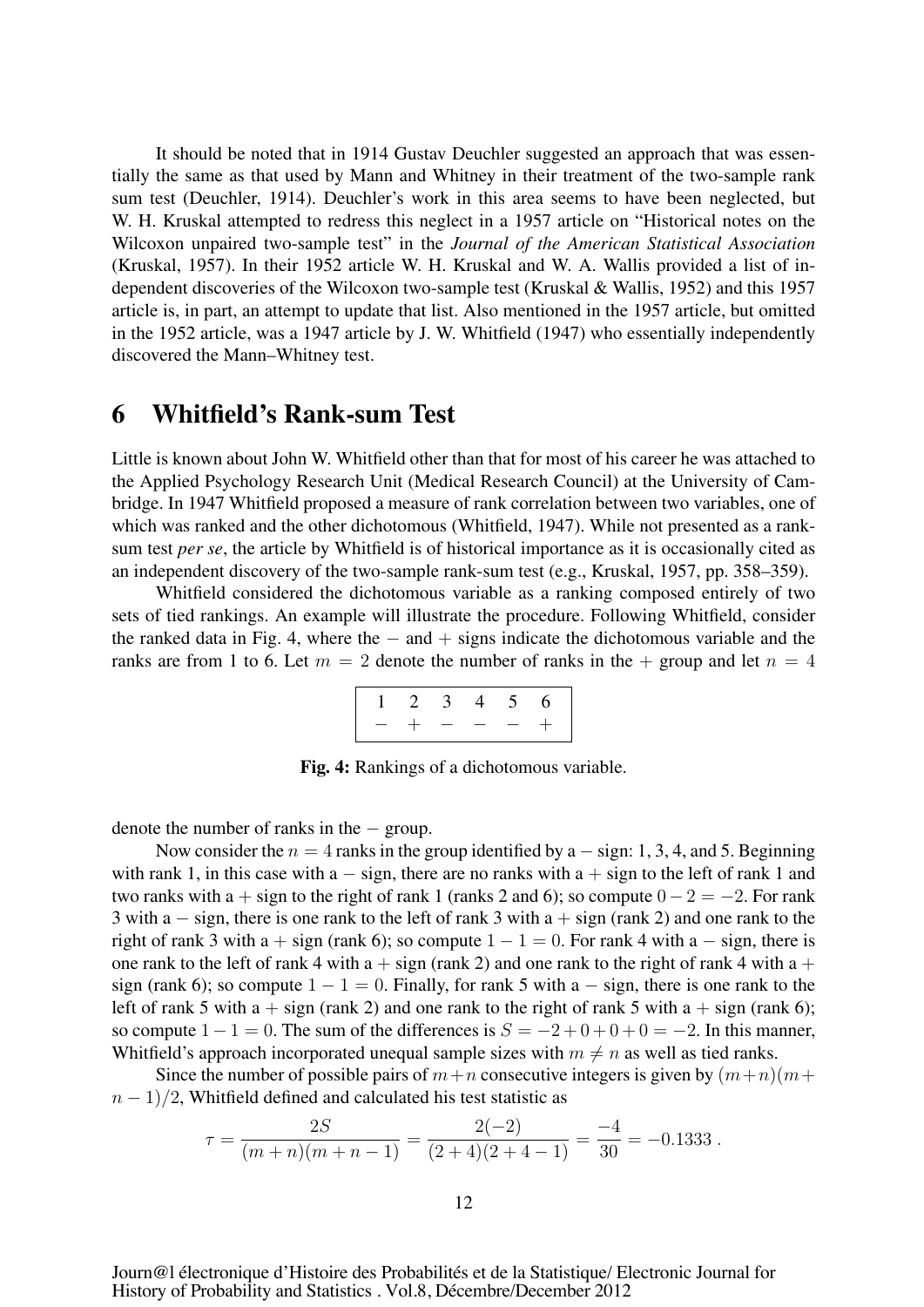Whitfield's  $S$  is directly related to the U statistic of Mann and Whitney (1947) and, hence, to the W statistic of Wilcoxon (1945).<sup>6</sup> Compare statistic S with the U statistic of Mann and Whitney. There are  $m = 2 +$  signs and  $n = 4 -$  signs in Fig. 4, so considering the lesser of the two (the  $m = 2 +$  signs), the first + sign (rank 2) precedes three  $-$  signs (ranks 3, 4, and 5) and the second + sign precedes no – signs, so  $U = 3 + 0 = 3$ . The relationship between Whitfields's S and Mann and Whitney's U is given by  $S = 2U - mn$  (Jonckheere, 1954; Kruskal, 1957); thus,  $S = 2(3) - (2)(4) = 6 - 8 = -2$ . For the example data in Fig. 4, the Wilcoxon test statistic for the smaller of the two sums (with the  $m = 2 +$  signs) is  $W = 2 + 6 = 8$  and the relationship with S is given by  $S = m(m+n+1)-2W$ ; thus,  $S = 2(2+4+1)-(2)(8) = 14-16 = -2$ .

As Whitfield noted, the calculation of S was fashioned after a procedure first introduced by Kendall in 1945<sup>7</sup> and Whitfield was apparently unaware of the work by Wilcoxon, Festinger, and Mann and Whitney, as they are not referenced in the Whitfield article. Kendall (1945) considered the number of concordant  $(C)$  and discordant  $(D)$  pairs, of which there are a total of  $(m + n)(m + n - 1)/2$  pairs when there are no ties in the  $m + n$  consecutive integers. For the example data in Fig. 4 there are  $(2 + 4)(2 + 4 - 1)/2 = 15$  pairs. Table 5 numbers and lists the 15 pairs, the concordant/discordant classification of pairs, and the pair values, where concordant pairs ( $-$ ,  $-$  and  $+$ ,  $+$ ) are given a value of 0, and discordant pairs ( $+$ ,  $-$  and  $-$ ,  $+$ ) are given values of  $+1$  and  $-1$ , respectively. The sum of the pair values in Table 5 for the 15 pairs is  $S = -5 + 3 = -2$ .

Today it is well known, although poorly documented, that when one classification is a dichotomy and the other is ordered, with or without tied values, the S test of Kendall is equivalent to the Mann–Whitney  $U$  test (Burr, 1960; Moses, 1956). Whitfield was apparently the first to discover the relationship between S, the statistic underlying Kendall's  $\tau$  correlation coefficient, and  $U$ , the Mann–Whitney statistic for two independent samples. However, it was Jonckheere that was the first to make the relationship explicit (Jonckheere, 1954, p. 138). Because the Jonckheere–Terpstra test, when restricted to two independent samples, is mathematically identical in reverse application to the Wilcoxon and Mann–Whitney tests (Leach, 1979, p. 183; Randles & Wolfe, 1979, p. 396), the two-sample rank-sum test is sometimes referred to as the Kendall–Wilcoxon–Mann–Whitney–Jonckheere–Festinger test (Moses, 1956, p. 246).

Whitfield concluded his article with derivations of the variances of S for both untied and tied rankings and included a correction for continuity. For untied ranks the variance of S, as given by Kendall (1945), is  $\sigma_S^2 = \{(m+n)(m+n-1)[2(m+n)+5]\}/18$  and the desired probability value is obtained from the asymptotically  $N(0, 1)$  distribution when  $\min(m, n) \rightarrow$  $\infty$ . For the example data listed in Fig. 4, the variance of S is  $\sigma_S^2 = \{(2 + 4)(2 + 4 - 1)[2(2 + 4)]\}$  $(4) + 5$ }/18 = 28.3333 and  $\tau = S/\sigma_s = -2/\sqrt{28.3333} = -0.3757$ , with an approximate lower one-sided probability value of 0.3536.

An example will serve to illustrate the approach of Whitfield. It is common today to transform a Pearson correlation coefficient between two variables  $(r_{xy})$  into Student's pooled t

<sup>&</sup>lt;sup>6</sup>Kraft and van Eeden show how Kendall's  $\tau$  can be computed as a sum of Wilcoxon W statistics (Kraft & van Eeden, 1968, pp. 180–181).

<sup>7</sup>Whitfield lists the date of the Kendall article as 1946, but the article was actually published in *Biometrika* in 1945.

Journ@l électronique d'Histoire des Probabilités et de la Statistique/ Electronic Journal for History of Probability and Statistics . Vol.8, Décembre/December 2012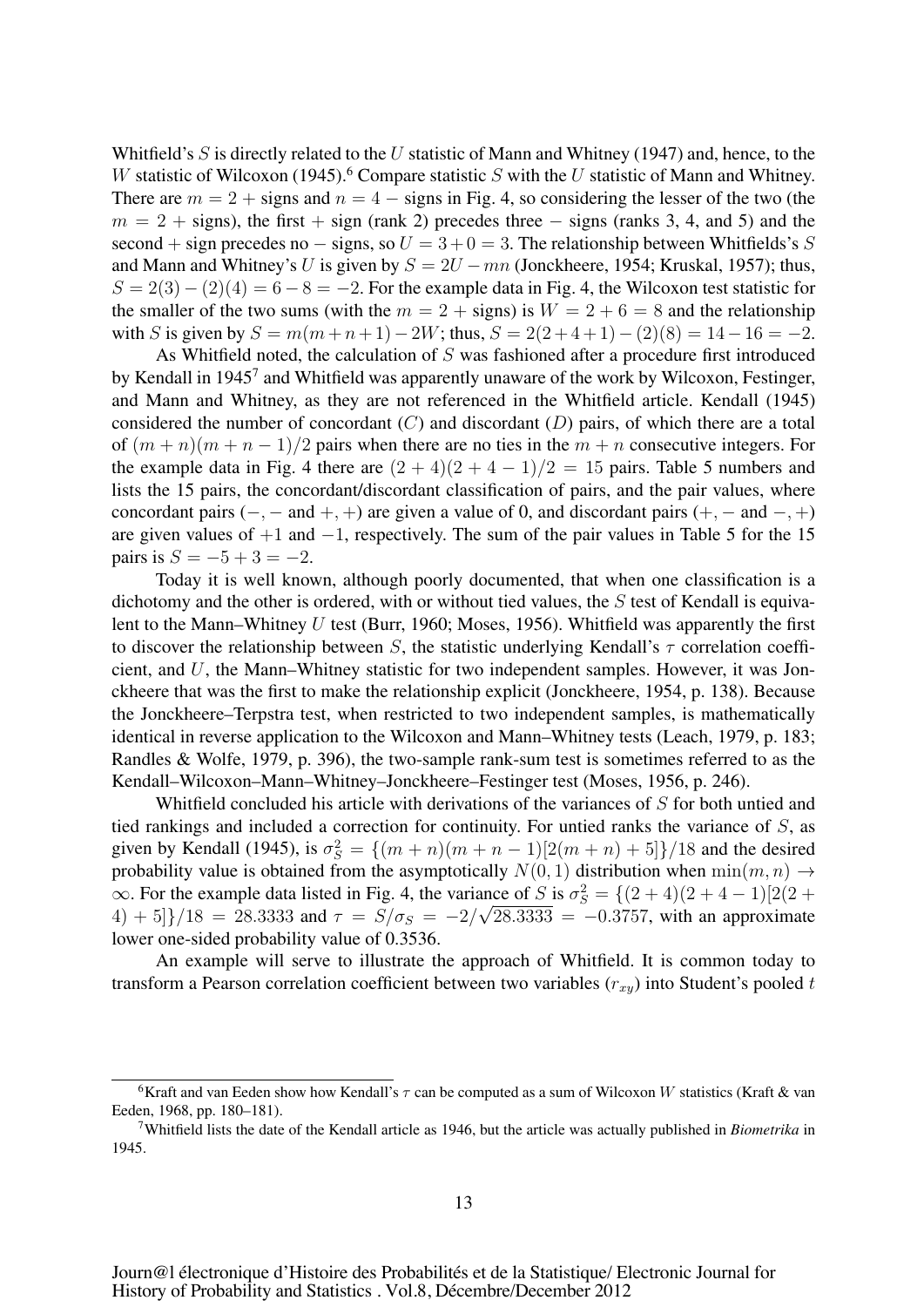| Number         | Pair    | 'D | Value    | Number | Pair    | D         | Value                    |
|----------------|---------|----|----------|--------|---------|-----------|--------------------------|
|                | $1 - 2$ |    | $-1$     | 9      | $2 - 6$ | $+, +$    | U                        |
| $\overline{2}$ | $1 - 3$ |    | $\theta$ | 10     | $3 - 4$ |           | O                        |
| 3              | $1 - 4$ |    | O        | 11     | $3 - 5$ |           | $\left( \right)$         |
| $\overline{4}$ | $1 - 5$ |    |          | 12     | $3 - 6$ |           | $\overline{\phantom{0}}$ |
| 5              | $1 - 6$ |    |          | 13     | $4 - 5$ |           | U                        |
| 6              | $2 - 3$ |    | $+1$     | 14     | $4 - 6$ | $-$ , $+$ | $-1$                     |
|                | $2 - 4$ |    | $+1$     | 15     | $5 - 6$ | $-$ , $+$ | $-1$                     |
| 8              | $2 - 5$ |    | $+1$     |        |         |           |                          |
|                |         |    |          |        |         |           |                          |

**Table 5:** Fifteen paired observations with concordant/discordant  $(C/D)$  pairs and associated pair values.

test for two independent samples and vice-versa, i.e.,

$$
t = r_{xy} \sqrt{\frac{m+n-2}{1-r_{xy}^2}}
$$
 and  $r_{xy} = \frac{t}{\sqrt{t^2+m+n-2}}$ ,

where  $m$  and  $n$  indicate the number of observations in Samples 1 and 2, respectively. It appears that Whitfield was the first to transform Kendall's rank-order correlation coefficient  $\tau$  into Mann and Whitney's two-sample rank-sum statistic  $U$  for two independent samples. Actually, since

$$
\tau = \frac{2S}{(m+n)(m+n-1)},
$$

Whitfield established the relationship between the variable part of  $\tau$ , Kendall's S, and Mann and Whitney's U. To illustrate just how Whitfield accomplished this, consider the data listed in Fig. 5. The data consist of  $m = 12$  adult ages from Sample A and  $n = 5$  adult ages from Sample B, with associated ranks. The sample membership of the ages/ranks is indicated by an  $\ddot{A}$  or a B immediately beneath the rank score. Now, arrange the two samples into a contingency table

| Age:                                                                                                                                                                                                                                            |  |  |  |  | 20 20 20 20 22 23 23 24 25 25 25 25 27 29 29 35 35 |  |  |  |  |
|-------------------------------------------------------------------------------------------------------------------------------------------------------------------------------------------------------------------------------------------------|--|--|--|--|----------------------------------------------------|--|--|--|--|
| <b>Rank:</b> $2\frac{1}{2}$ $2\frac{1}{2}$ $2\frac{1}{2}$ $2\frac{1}{2}$ 5 $6\frac{1}{2}$ $6\frac{1}{2}$ 9 $10\frac{1}{2}$ $10\frac{1}{2}$ $10\frac{1}{2}$ $10\frac{1}{2}$ $13$ $14\frac{1}{2}$ $14\frac{1}{2}$ $16\frac{1}{2}$ $16\frac{1}{2}$ |  |  |  |  |                                                    |  |  |  |  |
| Sample: A A A A B A A B A A A A B A A B B                                                                                                                                                                                                       |  |  |  |  |                                                    |  |  |  |  |

Fig. 5: Listing of the  $m + n = 17$  raw age and rank scores from Samples A and B.

with two rows and columns equal to the frequency distribution of the combined samples, as in Fig. 6. Here the first row of frequencies in Fig. 6 represents the runs in the list of ranks in Fig. 5 labeled as A, i.e., there are four values of  $2\frac{1}{2}$ , no value of 5, two values of  $6\frac{1}{2}$ , no value of 9, four values of  $10\frac{1}{2}$ , and so on. The second row of frequencies in Fig. 6 represents the runs in the list of ranks in Fig. 5 labeled as B, i.e., there is no value of  $2\frac{1}{2}$  labeled as B, one value of 5, no value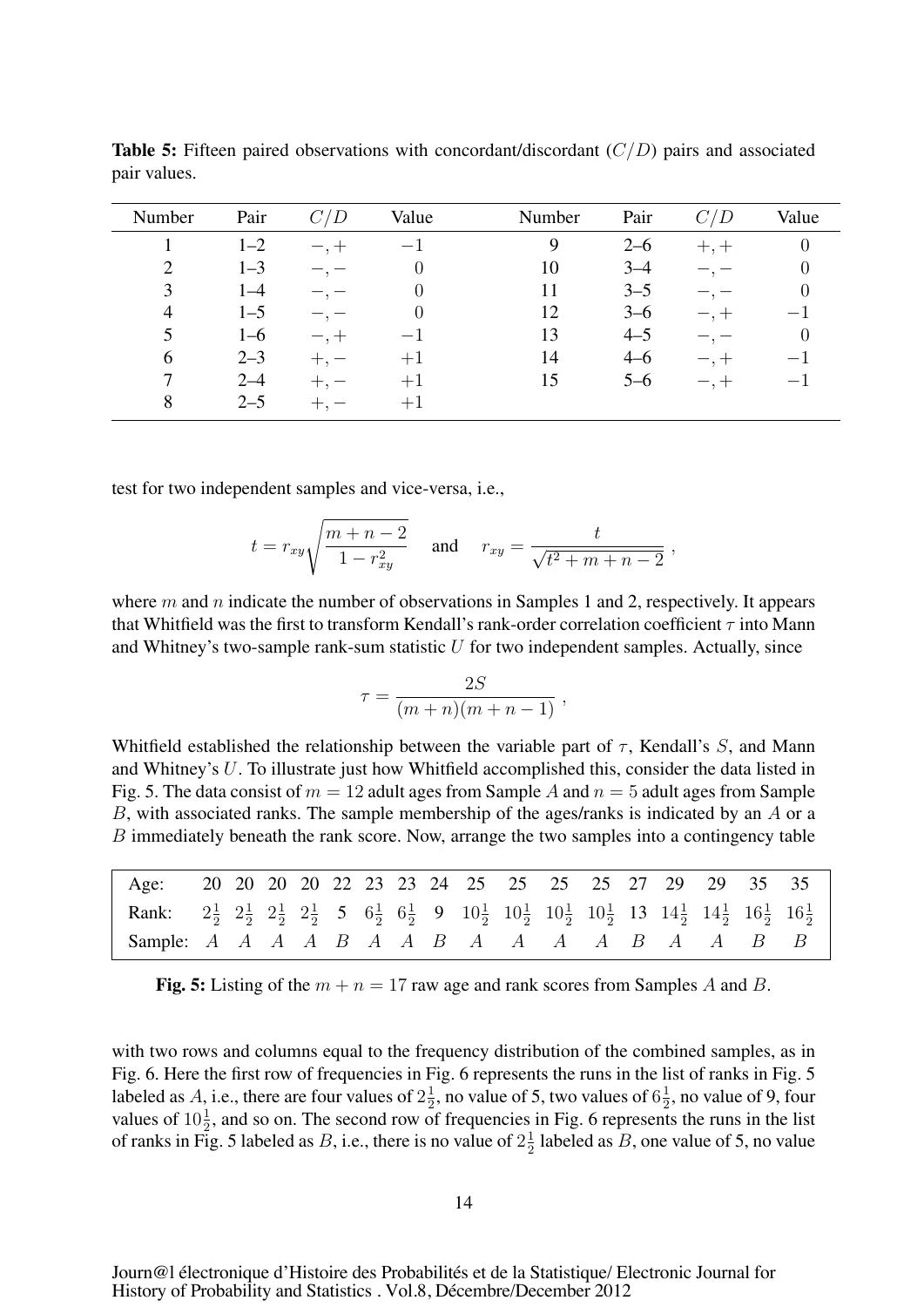of  $6\frac{1}{2}$ , one value of 9, and so on. Finally, the column marginal totals are simply the sums of the two rows. This contingency arrangement permitted Whitfield to transform a problem of the difference between two independent samples into a problem of correlation between two ranked variables.

|  |  |  |  |                    | $\begin{array}{c ccccccccc} A & 4 & 0 & 2 & 0 & 4 & 0 & 2 & 0 & 12 \\ \hline B & 0 & 1 & 0 & 1 & 0 & 1 & 0 & 2 & 5 \end{array}$ |
|--|--|--|--|--------------------|---------------------------------------------------------------------------------------------------------------------------------|
|  |  |  |  | 4 1 2 1 4 1 2 2 17 |                                                                                                                                 |

Fig. 6: Contingency table of the frequency of ranks in Fig. 5.

Denote by X the  $r \times c$  table in Fig. 6 with  $r = 2$  and  $c = 8$  and let  $x_{ij}$  indicate a cell frequency for  $i = 1, \ldots, r$  and  $j = 1, \ldots, c$ . Then, S can be expressed as the algebraic sum of all second-order determinants in X (Burr, 1960):

$$
S = \sum_{i=1}^{r-1} \sum_{j=i+1}^{r} \sum_{k=1}^{c-1} \sum_{l=k+1}^{c} (x_{ik}x_{jl} - x_{il}x_{jk}) .
$$

Thus, for the data listed in Fig. 6 there are  $c(c - 1)/2 = 8(8 - 1)/2 = 28$  second-order determinants:

$$
S = \begin{vmatrix} 4 & 0 \\ 0 & 1 \end{vmatrix} + \begin{vmatrix} 4 & 2 \\ 0 & 0 \end{vmatrix} + \begin{vmatrix} 4 & 0 \\ 0 & 1 \end{vmatrix} + \begin{vmatrix} 4 & 4 \\ 0 & 0 \end{vmatrix} + \begin{vmatrix} 4 & 0 \\ 0 & 1 \end{vmatrix} + \begin{vmatrix} 4 & 2 \\ 0 & 0 \end{vmatrix} + \begin{vmatrix} 4 & 0 \\ 0 & 2 \end{vmatrix} + \cdots + \begin{vmatrix} 2 & 0 \\ 0 & 2 \end{vmatrix}.
$$

Therefore,

$$
S = (4)(1) - (0)(0) + (4)(0) - (2)(0) + (4)(1) - (0)(0) + (4)(0) - (4)(0)
$$
  
+ (4)(1) - (0)(0) + (4)(0) - (2)(0) + (4)(2) - (0)(0) + (0)(0) - (2)(1)  
+ (0)(1) - (0)(1) + (0)(0) - (4)(1) + (0)(1) - (0)(1) + (0)(0) - (2)(1)  
+ (0)(2) - (0)(1) + (2)(1) - (0)(0) + (2)(0) - (4)(0) + (2)(1) - (0)(0)  
+ (2)(0) - (2)(0) + (2)(2) - (0)(0) + (0)(0) - (4)(1) + (0)(1) - (0)(1)  
+ (0)(0) - (2)(1) + (0)(2) - (0)(1) + (4)(1) - (0)(0) + (4)(0) - (2)(0)  
+ (4)(2) - (0)(0) + (0)(0) - (2)(1) + (0)(2) - (0)(1) + (2)(2) - (0)(0)

and  $S = 4 + 0 + 4 + \cdots + 4 = 28$ .

Alternatively, as Kendall (1948) has shown, the number of concordant pairs is given by

$$
C = \sum_{i=1}^{r-1} \sum_{j=1}^{c-1} x_{ij} \left( \sum_{k=i+1}^{r} \sum_{l=j+1}^{c} x_{kl} \right)
$$

and the number of discordant pairs is given by

$$
D = \sum_{i=1}^{r-1} \sum_{j=1}^{c-1} x_{i,c-j+1} \left( \sum_{k=i+1}^{r} \sum_{l=1}^{c-j} x_{kl} \right).
$$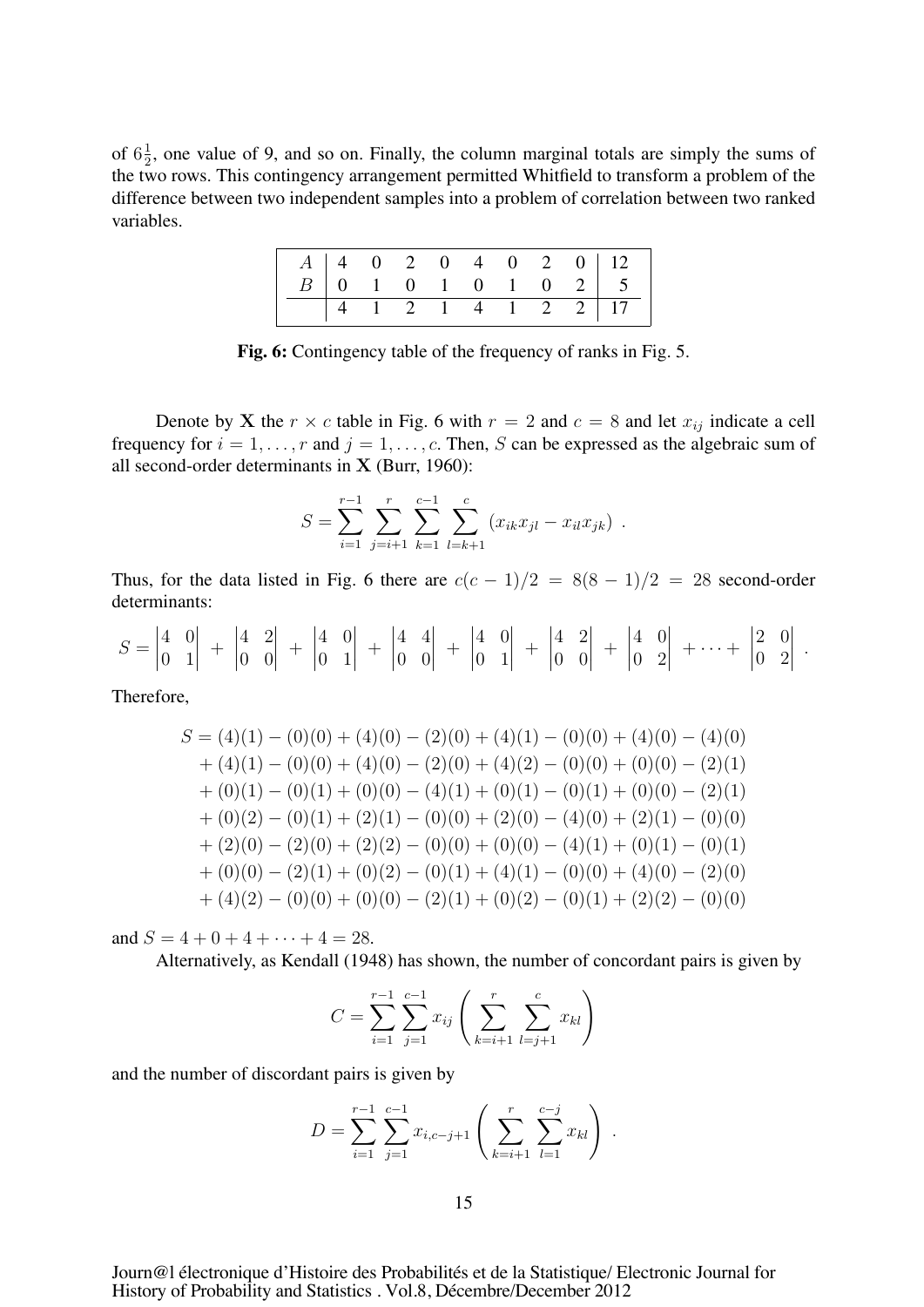Thus for  $X$  in Fig. 6,  $C$  is calculated by proceeding from the upper-left cell with frequency  $x_{11} = 4$  downward and to the right, multiplying each cell frequency by the sum of all cell frequencies below and to the right, and summing the products, i.e.,

$$
C = (4)(1+0+1+0+1+0+2) + (0)(0+1+0+1+0+2)
$$
  
+ (2)(1+0+1+0+2) + (0)(0+1+0+2)  
+ (4)(1+0+2) + (0)(0+2) + (2)(2)  
= 20 + 0 + 8 + 0 + 12 + 0 + 4 = 44,

and D is calculated by proceeding from the upper-right cell with frequency  $x_{18} = 0$  downward and to the left, multiplying each cell frequency by the sum of all cell frequencies below and to the left, and summing the products, i.e.,

$$
D = (0)(0+1+0+1+0+1+0) + (2)(1+0+1+0+1+0) + (0)(0+1+0+1+0) + (4)(1+0+1+0) + (0)(0+1+0) + (2)(1+0) + (0)(0) = 0+6+0+8+0+2+0 = 16.
$$

Then, as defined by Kendall,  $S = C - D = 44 - 16 = 28$ .

To calculate Mann and Whitney's  $U$  for the data listed in Fig. 5, the number of  $A$  ranks to the left of (less than) the first  $B$  is 4; the number of  $A$  ranks to the left of the second  $B$  is 6; the number of A ranks to the left of the third B is 10; and the number of A ranks to the left of the fourth and fifth B are 12 each. Then  $U = 4 + 6 + 10 + 12 + 12 = 44$ . Finally,  $S = 2U - mn = (2)(44) - (12)(5) = 28$ . Thus Kendall's S statistic, as redefined by Whitfield, includes as special cases Yule's Q test for association in  $2 \times 2$  contingency tables and the Mann– Whitney U test for larger contingency tables.

It is perhaps not surprising that Whitfield established a relationship between Kendall's S and Mann and Whitney's U as Mann published a test for trend in 1945 that was identical to Kendall's S, as Mann noted (Mann, 1945). The Mann test is known today as the Mann–Kendall test for trend where for *n* values in an ordered time series  $x_1, \ldots, x_n$ ,

$$
S = \sum_{i=1}^{n-1} \sum_{j=i+1}^{n} \text{sgn}(x_i - x_j) ,
$$

where

$$
sgn(\cdot) = \begin{cases} +1 & \text{if } x_i - x_j > 0 ,\\ 0 & \text{if } x_i - x_j = 0 ,\\ -1 & \text{if } x_i - x_j < 0 . \end{cases}
$$

#### 7 Haldane and Smith's Rank-sum Test

John Burton Sanderson Haldane was educated at Eton and New College, University of Oxford, and was a commissioned officer during World War I. At the conclusion of the war, Haldane was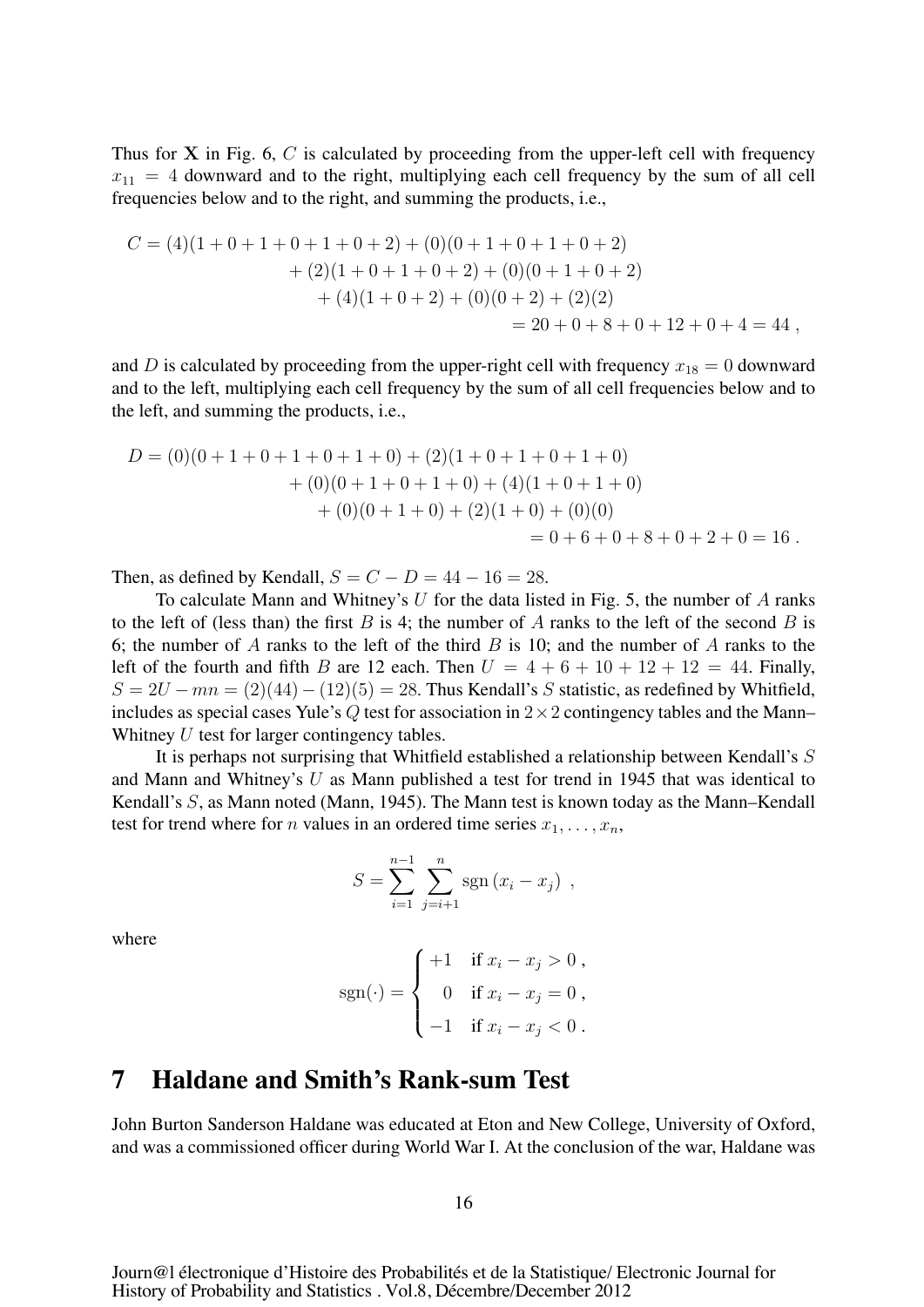awarded a fellowship at New College, University of Oxford, and then accepted a readership in biochemistry at Trinity College, University of Cambridge. In 1932 Haldane was elected a Fellow of the Royal Society and a year later, became Professor of Genetics at University College, London. In 1956, Haldane immigrated to India where he joined the Indian Statistical Institute at the invitation of P. C. Mahalanobis. In 1961 he resigned from the Indian Statistical Institute and accepted a position as Director of the Genetics and Biometry Laboratory in Orissa, India. Haldane wrote 24 books, including science fiction and stories for children, more than 400 scientific research papers, and innumerable popular articles (Mahanti, 2007). Haldane died on 1 December 1964, whereupon he donated his body to Rangaraya Medical College, Kakinada.

Cedric Austen Bardell Smith attended University College, London. In 1935, Smith received a scholarship to Trinity College, Unniversity of Cambridge, where he earned his Ph.D. in 1942. In 1946 Smith was appointed Assistant Lecturer at the Galton Laboratory, University College, London, where he met J. B. S. Haldane. In 1964 Smith accepted an appointment as the Weldon Professor of Biometry at University College, London. Cedric Smith clearly had a sense of humor and was known to occasionally sign his correspondence as "U. R. Blanche Descartes, Limit'd," which was an anagram of Cedric Austen Bardell Smith (Morton, 2002). Over his career, Smith contributed to many of the classical topics in statistical genetics, including segregation ratios in family data, kinship, population structure, assortative mating, genetic correlation, and estimation of gene frequencies (Morton, 2002).<sup>8</sup> Smith died on 10 January 2002, just a few weeks shy of his 85th birthday (Edwards, 2002; Morton, 2002).

In 1948 Haldane and Smith introduced an exact test for birth-order effects (Haldane & Smith, 1948). They had previously observed that in a number of hereditary diseases and abnormalities, the probability that any particular member of a sibship had a specified abnormality depended in part on his or her birth-rank (Haldane & Smith, 1948, p. 117). Specifically, they proposed to develop a quick and simple test of significance of the effect of birth-rank based on the sum of birth ranks of all affected cases in all sibships. In a classic description of a permutation test, Haldane and Smith noted that if in each sibship the numbers of normal and affected siblings were held constant, then if birth-rank had no effect, every possible order of normal and affected siblings would be equally probable. Accordingly, the sum of birth-ranks for affected siblings would have a definite distribution, free from unknown parameters, providing "a 'conditional' and 'exact' test for effect of birth-rank" (Haldane & Smith, 1948, p. 117). Finally, they observed that this distribution would be very nearly normal in any practically occurring case with a mean and variance that were easily calculable.

Consider a single sibship of k births, h of which are affected.<sup>9</sup> Let the birth-ranks of the affected siblings be denoted by  $a_1, a_2, \ldots, a_h$  and their sum by  $A = \sum_{r=1}^h a_r$ . Then, there are

$$
\binom{k}{h} = \frac{k!}{h!(k-h)!}
$$

equally-likely ways of distributing the  $h$  affected siblings. Of these, the number of ways of distributing them,  $P_{h,k}(A)$ , so that their birth-ranks sum to A is equal to the number of partitions

<sup>8</sup>Cedric Smith, Roland Brooks, Arthur Stone, and William Tutte met at Trinity College, University of Cambridge, and were known as the Trinity Four. Together they published mathematical papers under the pseudonym Blanche Descartes, much in the tradition of the putative Peter Ørno, John Rainwater, and Nicolas Bourbaki.

<sup>&</sup>lt;sup>9</sup>Haldane and Smith used k for the number of births and h for the number of affected births, instead of the more conventional  $n$  and  $r$ , respectively.

Journ@l électronique d'Histoire des Probabilités et de la Statistique/ Electronic Journal for History of Probability and Statistics . Vol.8, Décembre/December 2012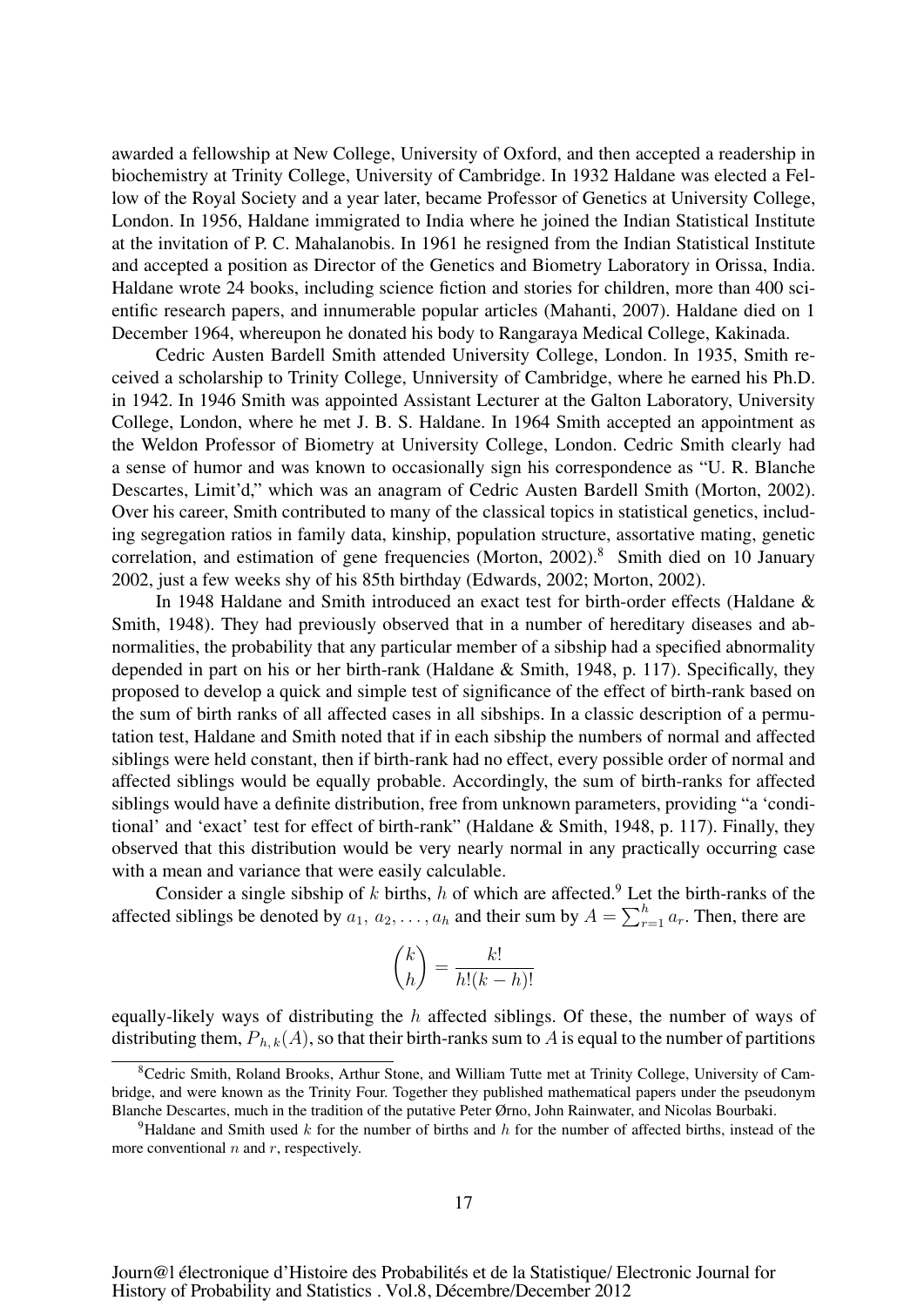of A into h unequal parts,  $a_1, a_2, \ldots, a_h$ , no part being greater than k. Given this, the probability  $p_{h,k}(A)$  of obtaining a sum A is given by

$$
p_{h,k}(A) = P_{h,k}(A) / {k \choose h} . \qquad (7.1)
$$

Dividing these partitions into two classes according to whether the greatest part is or is not  $k$ , yields

$$
P_{h,k}(A) = P_{h,k-1}(A) + P_{h-1,k-1}(A-k) \tag{7.2}
$$

Haldane and Smith observed that from the relation described in Eq. 7.2 they could readily calculate  $P_{h,k}(A)$  for small samples of h and k.

Since  $(k+1-a_1)$ ,  $(k+1-a_2)$ , ...,  $(k+1-a_h)$  must be a set of h integers, all different, not greater than k, and summing to  $h(k + 1) - A$ , they showed that

$$
P_{h,k}(A) = P_{h,k}[h(k+1) - A]. \tag{7.3}
$$

Haldane and Smith went on to note that, similar to the affected siblings, in any sibship the unaffected siblings would all have different birth-ranks, none exceeding  $k$ , but summing to  $\frac{k}{2}(k+1) - A$ . Thus,

$$
P_{h,k}(A) = P_{k-h,k} \left[ \frac{k}{2}(k+1) - A \right] \tag{7.4}
$$

An example will serve to illustrate the recursive process of Haldane and Smith.<sup>10</sup> Consider a sibship of  $k = 6$  siblings with  $h = 2$  of the siblings classified as affected (a) and  $k - h = 6 - 2 = 4$  of the siblings classified as normal  $(n)$ , with birth-order indicated by subscripts:  $n_1$ ,  $a_2$ ,  $n_3$ ,  $n_4$ ,  $a_5$ ,  $n_6$ . Thus, the affected siblings are the second and fifth born out of six siblings and yield a sum of  $A = a_2 + a_5 = 2 + 5 = 7$ . Table 6 lists the partitions and associated frequency distributions for  $h = 2$  and  $k = 6$  in the first set of columns,  $h = 2$  and  $k - 1 = 6 - 1 = 5$  in the second set of columns,  $h - 1 = 2 - 1 = 1$  and  $k - 1 = 6 - 1 = 5$  in the third set of columns, and  $k - h = 6 - 2 = 4$  and  $k = 6$  in the fourth set of columns. It can be seen in Table 6 that  $P_{h,k}(A) = P_{2,6}(7) = 3$  since there are three ways of placing an affected sibling yielding a sum of  $A = 7$ , i.e,  $\{1, 6\}$ ,  $\{2, 5\}$ , and  $\{3, 4\}$ . As there are a total of

$$
\binom{k}{h} = \frac{k!}{h!(k-h)!} = \frac{6!}{2!(6-2)!} = 15
$$

equally probable ways of placing the  $h = 2$  affected siblings, the probability of obtaining a sum of  $A = 7$  as given in Eq. 7.1 is

$$
p_{2,6}(7) = P_{2,6}(7)/15 = 3/15 = 0.20
$$
.

Dividing the partitions into two classes as in Eq. 7.2 yields

$$
P_{2,6}(7) = P_{2,6-1}(7) + P_{2-1,6-1}(7-6),
$$
  
\n
$$
3 = P_{2,5}(7) + P_{1,5}(1),
$$
  
\n
$$
3 = 2 + 1,
$$

 $10$ It should be noted that while the decomposition in Eq. 7.4 is different than that employed by Mann and Whitney (1947) in Eq. 5.1, it is similar to the decomposition used by Festinger (1946).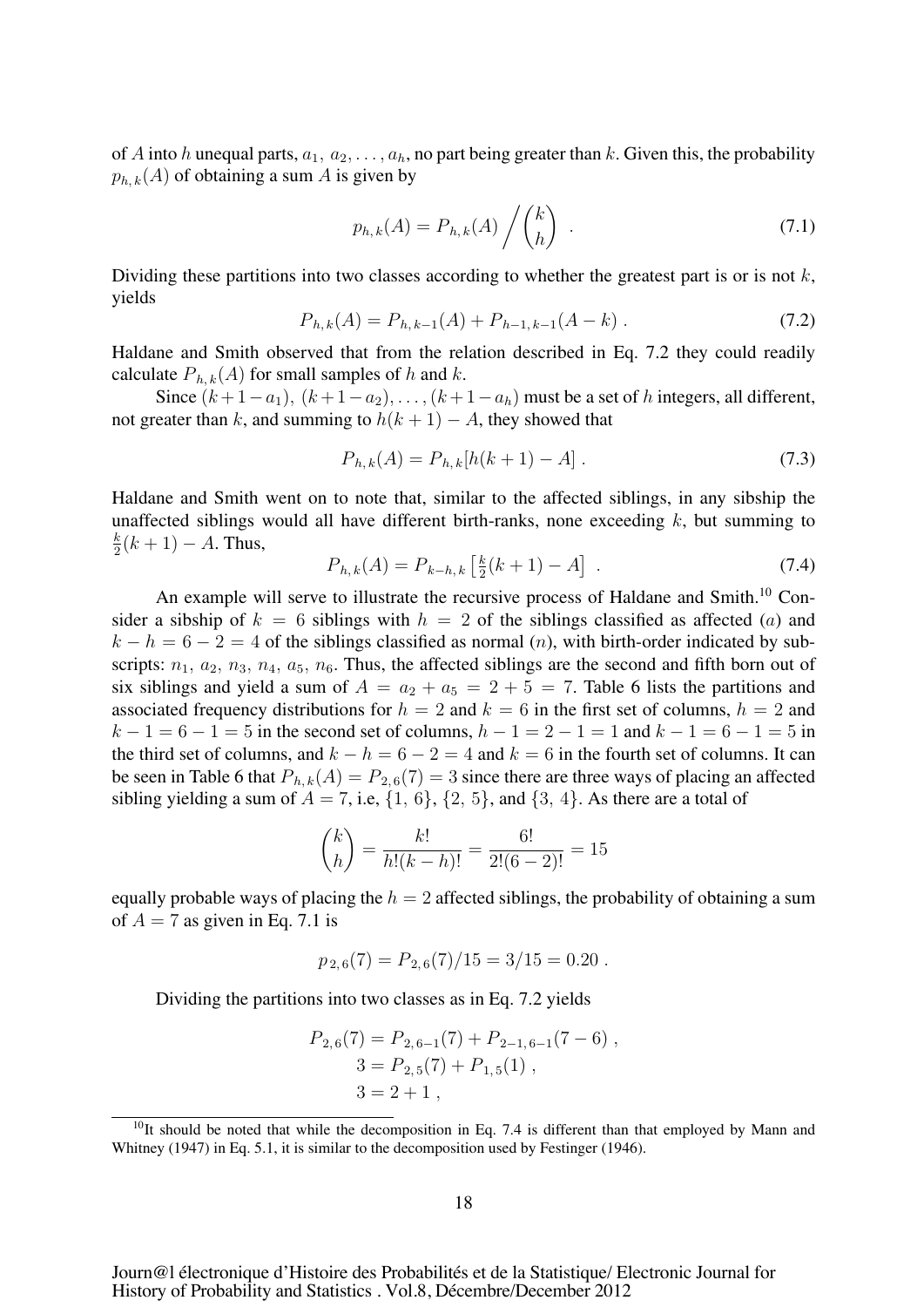| $P_{2,6}(7)$             |                |  |                                                                                                  |                |              |                  |                  |              |              |                  |                  |                |
|--------------------------|----------------|--|--------------------------------------------------------------------------------------------------|----------------|--------------|------------------|------------------|--------------|--------------|------------------|------------------|----------------|
| $\boldsymbol{A}$         | f              |  | $\boldsymbol{A}$                                                                                 | $\ddot{f}$     |              | $\boldsymbol{P}$ | $\boldsymbol{A}$ |              |              | $\boldsymbol{P}$ | $\boldsymbol{A}$ | f              |
| 3                        | $\mathbf{1}$   |  | 3                                                                                                | $\mathbf{1}$   |              | $\mathbf{1}$     | $\mathbf{1}$     | 1            |              | 1, 2, 3, 4       | 10               | $\mathbf{1}$   |
| $\overline{\mathcal{A}}$ |                |  | $\overline{4}$                                                                                   | $\mathbf{1}$   |              | $\mathbf{2}$     | $\overline{2}$   | $\mathbf{1}$ |              | 1, 2, 3, 5       | 11               | $\mathbf{1}$   |
| 5                        | $\overline{2}$ |  | 5                                                                                                | $\overline{2}$ |              | 3                | 3                | 1            |              | 1, 2, 3, 6       | 12               | $\overline{2}$ |
| 6                        | $\overline{2}$ |  | 6                                                                                                | $\overline{2}$ |              | $\overline{4}$   | $\overline{4}$   | 1            |              | 1, 2, 4, 5       | 13               | $\mathbf{2}$   |
| $\overline{7}$           | 3              |  | $\tau$                                                                                           | $\overline{2}$ |              | 5                | 5                | $\mathbf{1}$ |              | 1, 2, 4, 6       | 14               | $\overline{3}$ |
| 8                        | $\overline{2}$ |  | 8                                                                                                | $\mathbf{1}$   |              |                  |                  |              |              | 1, 2, 5, 6       | 15               | $\overline{2}$ |
| 9                        | $\overline{2}$ |  | 9                                                                                                | $\mathbf{1}$   |              |                  |                  |              |              | 1, 3, 4, 5       | 16               | $\overline{2}$ |
| 10                       | $\mathbf{1}$   |  |                                                                                                  |                |              |                  |                  |              |              | 1, 3, 4, 6       | 17               | $\mathbf{1}$   |
| 11                       | 1              |  |                                                                                                  |                |              |                  |                  |              |              | 1, 3, 5, 6       | 18               | $\mathbf{1}$   |
|                          |                |  |                                                                                                  |                |              |                  |                  |              |              | 1, 4, 5, 6       |                  |                |
|                          |                |  |                                                                                                  |                |              |                  |                  |              |              | 2, 3, 4, 5       |                  |                |
|                          |                |  |                                                                                                  |                |              |                  |                  |              |              | 2, 3, 4, 6       |                  |                |
|                          |                |  |                                                                                                  |                |              |                  |                  |              |              | 2, 3, 5, 6       |                  |                |
|                          |                |  |                                                                                                  |                |              |                  |                  |              |              | 2, 4, 5, 6       |                  |                |
|                          |                |  |                                                                                                  |                |              |                  |                  |              |              | 3, 4, 5, 6       |                  |                |
|                          |                |  | $\boldsymbol{P}$<br>1, 2<br>1, 3<br>1, 4<br>1, 5<br>2, 3<br>2, 4<br>2, 5<br>3, 4<br>3, 5<br>4, 5 |                | $P_{2,5}(7)$ |                  |                  |              | $P_{1,5}(1)$ |                  |                  | $P_{4,6}(14)$  |

**Table 6:** Partitions (P), sums (A), and frequencies (f) for  $P_{h,k}(A) = P_{2,6}(7)$ ,  $P_{h,k-1}(A) =$  $P_{2,5}(7), P_{h-1,k-1}(A-k) = P_{1,5}(1)$ , and  $P_{k-h,k}[\frac{k}{2}(k+1) - A] = P_{4,6}(14)$ .

as illustrated in Table 6, where  $P_{2,6}(7)$  in the first set of columns is associated with a frequency of 3,  $P_{2,5}(7)$  in the second set of columns is associated with a frequency of 2, and  $P_{1,5}(7-6)$  =  $P_{1,5}(1)$  in the third set of columns is associated with a frequency of 1; thus,  $3 + 2 + 1$ . Note that once again, the decomposition observed in the discussion of Festinger and the two-sample rank sum test appears wherein

$$
\binom{k}{h} = \binom{k-1}{h} + \binom{k-1}{h-1},
$$

$$
\binom{6}{2} = \binom{6-1}{2} + \binom{6-1}{2-1},
$$

$$
\binom{6}{2} = \binom{5}{2} + \binom{5}{1},
$$

$$
15 = 10 + 5.
$$

This decomposition can be observed in Table 6, where the column of frequencies for  $P_{2.6}(A)$ in the first set of columns sums to 15, the column of frequencies for  $P_{2,5}(A)$  in the second set of columns sums to 10, the column of frequencies for  $P_{1,5}(A - k)$  in the third set of columns sums to 5, and  $15 = 10 + 5$ .

From Eqs. 7.3 and 7.4, Haldane and Smith were able to construct a table of values of  $P_{h,k}(A)$  and  $\binom{k}{h}$ , giving the exact distribution for all values of k up to and including 12, noting that values not explicitly given in the table could readily be derived by the use of Eqs. 7.3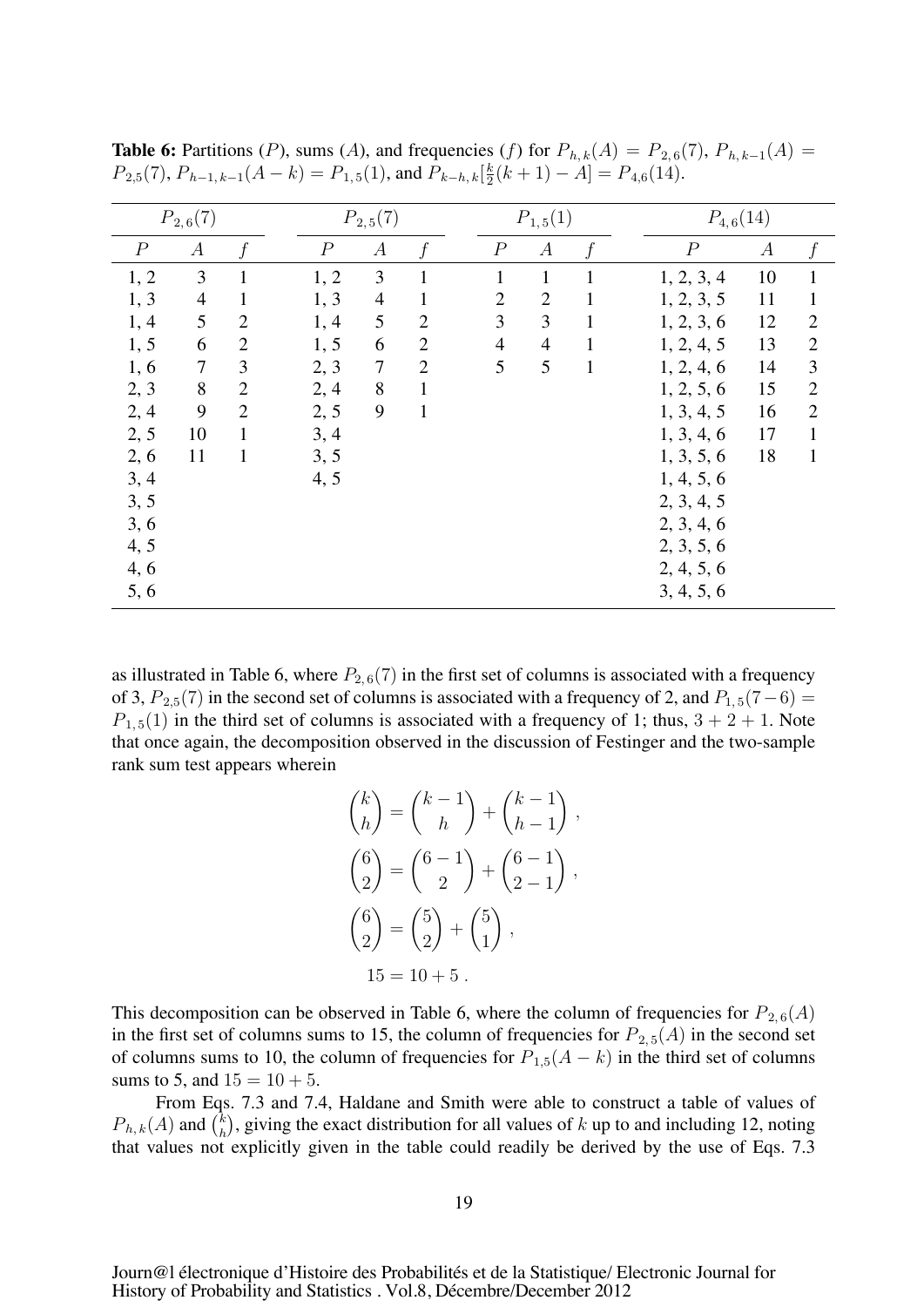and 7.4. Additionally, Haldane and Smith investigated the approximate distribution of A. They found it more efficient to test  $6A$  instead of A and showed that the theoretical mean of  $6A$  was  $3h(k+1)$  and the theoretical variance was  $3h(k+1)(k-h)$ , and thus provided a table of means and variances for  $h = 1, \ldots, 18$  and  $k = 2, \ldots, 20$ . They observed that since A is made up of a number of independent components, the distribution of A would be approximately normal and, therefore, if an observed value of A exceeded the mean by more than twice the standard deviation, siblings born later were most likely to be affected, but if the observed value of A fell short of the mean by the same amount, siblings born earlier were most likely to be affected (Haldane & Smith, 1948, p. 121). They concluded the paper with an example analysis based on data from Munro on phenylketonuria from forty-seven British families (Munro, 1947).

#### 8 van der Reyden's Rank-sum Test

Little is known about D. van der Reyden other than that he was a statistician for the Tobacco Research Board of Southern Rhodesia.<sup>11</sup> In 1952 van der Reyden independently developed a two-sample rank-sum test equivalent to the tests of Wilcoxon (1945), Festinger (1946), Mann and Whitney (1947), Whitfield (1947), and Haldane and Smith (1948), although none of these is referenced; in fact, the article by van der Reyden contains no references whatsoever. The stated purpose of the proposed test was to provide a simple exact test of significance using sums of ranks in order to avoid computing sums of squares (van der Reyden, 1952, p. 96). In a novel approach, van der Reyden utilized a tabular format involving rotations of triangular matrices to generate permutation distribution frequencies and published tables for tests of significance at the 0.05, 0.02, and 0.01 levels (van der Reyden, 1952).

Table 7 illustrates the van der Reyden tabular procedure with values of  $n = 1, 2, 3$ ,  $m = 1, \ldots, 6$ , and sums of frequencies from  $T = 1$  to  $T = 15$ . Looking first at the column headed  $n = 1$  in Table 7, note that when  $m = 1$  and  $n = 1$ ,  $T = 1$ ; when  $m = 2$  and  $n = 1$ ,  $T = 1$  or 2; when  $m = 3$  and  $n = 1, T = 1, 2,$  or 3; and when  $m = 4$  and  $n = 1, T = 1$ , 2, 3, or 4. Simply put, taking all samples of one item from  $m$  items, all values of  $T$  will have a frequency of 1. In this case, each  $\overline{T}$  has a frequency of 1 and each frequency sums to  $\binom{m}{n}$ , e.g., for  $m = 4$  and  $n = 1$  the frequency distribution is  $\{1, 1, 1, 1\}$  with a sum of 4, which is  $\binom{4}{1}$  = 4. To obtain the frequencies for samples of  $n = 2$  items, rotate all frequencies for  $n = 1$ clockwise through 45◦, shifting the whole distribution downward to

$$
T = \binom{n+1}{2} = \frac{n(n+1)}{2}.
$$

Thus in Table 7, the frequencies obtained for  $n = 1$  are transposed with the first row now constituting the fourth column, the second row constituting the third column, and so on. Then this transposed matrix is shifted downward so it begins at  $T = n(n+1)/2 = 2(2+1)/2 = 3$ . Finally, the frequencies are added together horizontally in the same manner as Festinger (1946), as follows.

Consider the frequency distributions listed under  $n = 2$  in Table 7. There are two sets of frequency distributions under  $n = 2$ , one on the left and one on the right, both labeled

 $11$ Southern Rhodesia was shortened to Rhodesia in 1965 and renamed the Republic of Zimbabwe in 1980.

Journ@l électronique d'Histoire des Probabilités et de la Statistique/ Electronic Journal for History of Probability and Statistics . Vol.8, Décembre/December 2012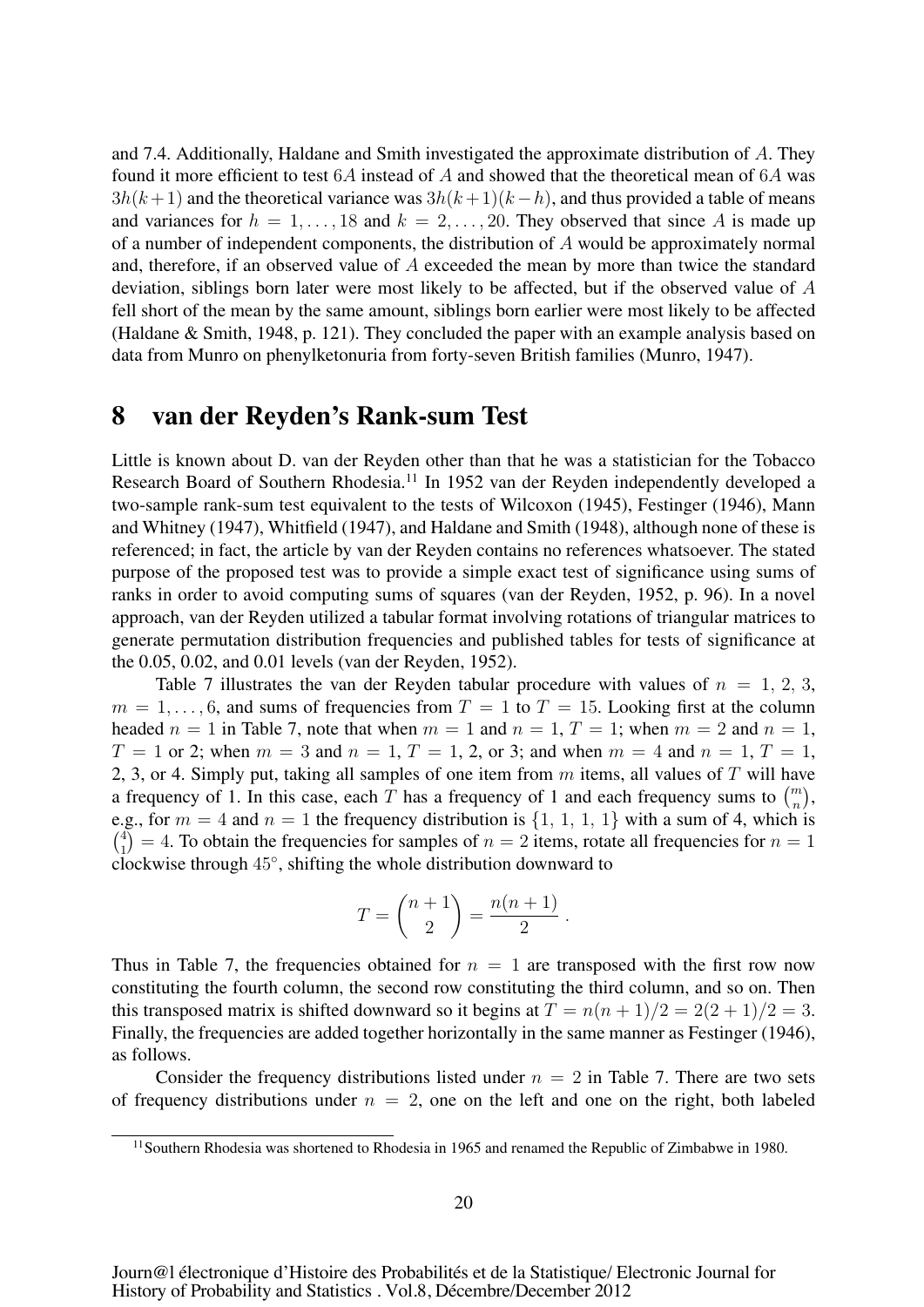|                | $n=1$                       | $n=2$                                  | $n=3$                                    |
|----------------|-----------------------------|----------------------------------------|------------------------------------------|
| T/m            | $2 \t3 \t4$<br>$\mathbf{1}$ | $2 \t3 \t4 \t5$<br>2 3 4 5             | 3 4 5 6<br>3 4 5 6                       |
| 1              | $\overline{1}$<br>1<br>1    |                                        |                                          |
| $\overline{2}$ | 1                           |                                        |                                          |
| 3              | 1<br>$\mathbf{1}$           | 1                                      |                                          |
| 4              |                             |                                        |                                          |
| 5              |                             | 2<br>2<br>$\mathbf{1}$                 |                                          |
| 6              |                             | 1<br>$\overline{2}$<br>1               | 1<br>1                                   |
| 7              |                             | $\mathbf{1}$<br>2<br>1<br>$\mathbf{1}$ | 1                                        |
| $8\,$          |                             |                                        | 2<br>2<br>$\mathbf{1}$<br>$\overline{1}$ |
| 9              |                             |                                        | $\overline{2}$<br>1<br>3<br>$\mathbf{1}$ |
| 10             |                             |                                        | $\overline{2}$<br>2<br>3<br>1            |
| 11             |                             |                                        | 3<br>$\overline{2}$<br>1                 |
| 12             |                             |                                        | $\overline{2}$<br>3<br>$\mathbf{1}$      |
| 13             |                             |                                        | $\overline{2}$<br>2                      |
| 14             |                             |                                        |                                          |
| 15             |                             |                                        |                                          |

**Table 7:** Generation of frequency arrays for  $n = 1$ ,  $n = 2$ , and  $n = 3$  as described by van der Reyden.

 $m = 2, 3, 4, 5$ . So, for example, to create the frequency distribution listed under  $n = 2, m = 3$ on the right, add together the frequency distribution listed under  $n = 2$ ,  $m = 2$  on the right and the frequency distribution under  $n = 2$ ,  $m = 3$  on the left. To create the frequency distribution listed under  $n = 2$ ,  $m = 4$  on the right, add together the frequency distribution listed under  $n = 2$ ,  $m = 3$  on the right and the frequency distribution under  $n = 2$ ,  $m = 4$  on the left. To create the frequency distribution listed under  $n = 2$ ,  $m = 5$  on the right, add together the frequency distribution listed under  $n = 2$ ,  $m = 4$  on the right and the frequency distribution under  $n = 2$ ,  $m = 5$  on the left. The process continues in this manner, recursively generating the required frequency distributions.

For a final example, consider the frequency distributions listed under  $n = 3$  in Table 7. Again there are two sets of frequency distributions, one on the left and one on the right. The distribution on the left is created by rotating the distribution created under  $n = 2$  on the right, and shifting it downward so it begins at  $T = n(n + 1)/2 = 3(3 + 1)/2 = 6$ . To create the frequency distribution listed under  $n = 3$ ,  $m = 6$  on the right, add together the frequency distribution listed under  $n = 3$ ,  $m = 5$  on the right and the frequency distribution under  $n =$ 3,  $m = 6$  on the left. The frequency distributions of sums in Table 7 can be compared with the frequency distributions of sums in Table 3 that were generated with Festinger's method. In this recursive manner van der Reyden created tables for T from  $n = 2, \ldots, 12$  and  $m = 10, \ldots, 30$ for the  $\alpha = 0.05, 0.02,$  and 0.01 levels of significance.

Journ@l électronique d'Histoire des Probabilités et de la Statistique/ Electronic Journal for History of Probability and Statistics . Vol.8, Décembre/December 2012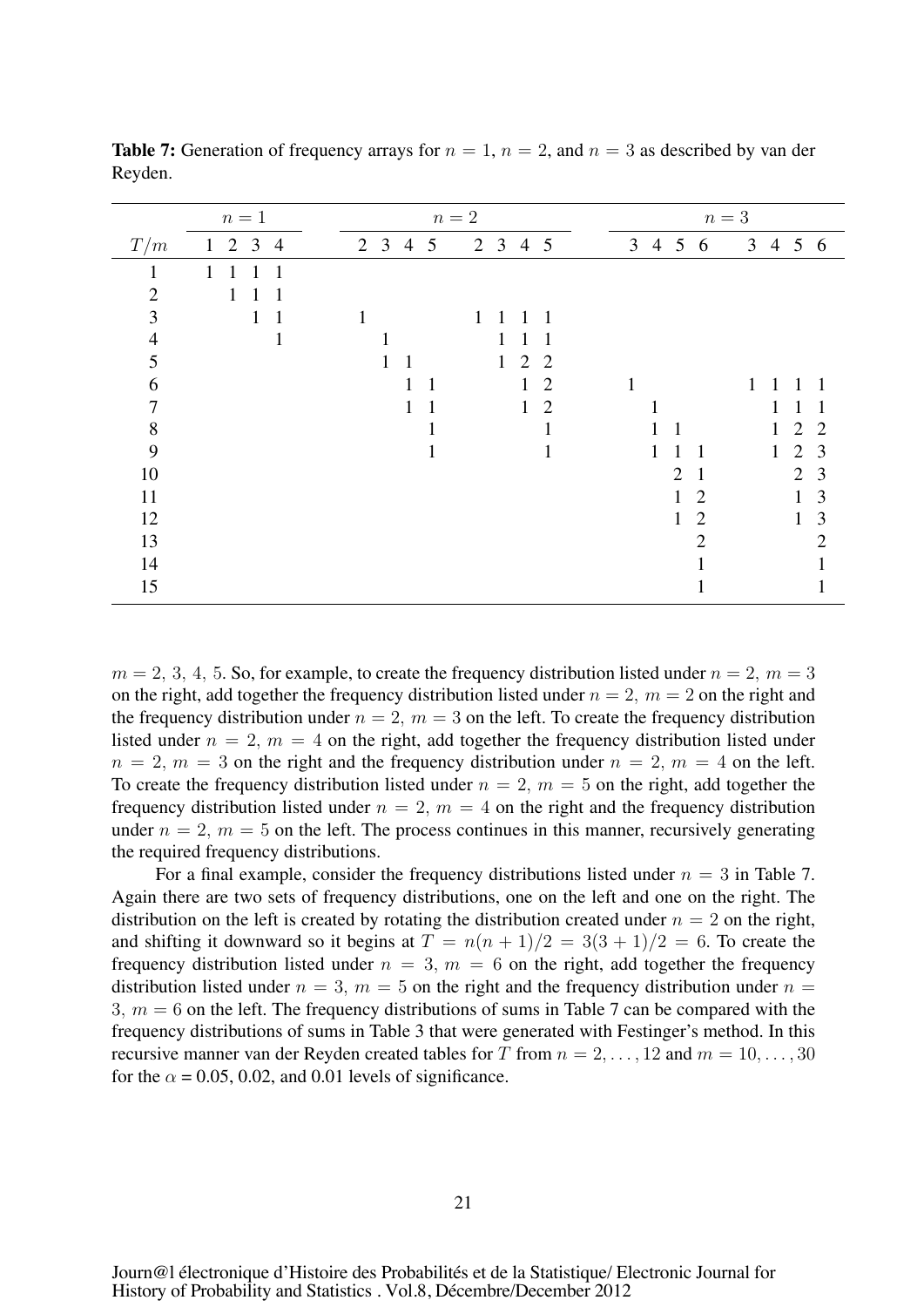## 9 Further Developments

It would be remiss not to mention a later contribution by S. Siegel and J. W. Tukey. In 1960 Siegel and Tukey developed a non-parametric two-sample test based on differences in variability between the two unpaired samples, rather than the more conventional tests for differences in location (Siegel & Tukey, 1960). The Siegel–Tukey test was designed to replace parametric F tests for differences in variances that depended heavily on normality, such as Bartlett's F and Hartley's  $F_{\text{max}}$  tests for homogeneity of variance (Bartlett, 1937; Hartley, 1950). Within this article Siegel and Tukey provided tables of one- and two-sided critical values based on exact probabilities for a number of levels of significance.

Let the two sample sizes be denoted by n and m with  $n \leq m$  and assign ranks to the  $n + m$  ordered observations with low ranks assigned to extreme observations and high ranks assigned to central observations. Since the sum of the ranks is fixed, Siegel and Tukey chose to work with the sum of ranks for the smaller of the two samples, represented by  $R_n$ . They also provided a table with one- and two-sided critical values of  $R_n$  for  $n \leq m \leq 20$  for various levels of  $\alpha$ .

Siegel and Tukey noted that their choice of ranking procedure, with low ranks assigned to extreme observations and high ranks assigned to central observations, allowed the use of the same tables as were used for the Wilcoxon two-sample rank-sum test for location. Thus, as they explained, their new test "[might] be considered a Wilcoxon test for spread in unpaired samples" (Siegel & Tukey, 1960, p. 432). Alternatively, as they noted, the Siegel–Tukey tables were equally applicable to the Wilcoxon (1945), Festinger (1946), Mann–Whitney (1947), and White (1952) rank-sum procedures for relative location of two unpaired samples, and were appropriate linear transformations of the tabled values presented by Auble (1953).

In addition, a number of tables of exact probability values and/or tests of significance were explicitly constructed for the two-sample rank-sum test in succeeding years, all based on either the Wilcoxon or the Mann–Whitney procedure. By 1947 Wilcoxon had already published extended probability tables for the Wilcoxon W statistic (Wilcoxon, 1947). In 1952 C. White utilized the "elementary methods" of Wilcoxon to develop tables for the Wilcoxon W statistic when the numbers of items in the two independent samples were not necessarily equal (White, 1952). In 1953 D. Auble published extended tables for the Mann–Whitney  $U$  statistic (Auble, 1953) and in 1955 E. Fix and J. L. Hodges published extended tables for the Wilcoxon W statistic (Fix & Hodges, 1955). In 1963 J. E. Jacobson published extensive tables for the Wilcoxon W statistic (Jacobson, 1963) and in 1964 R. C. Milton published an extended table for the Mann–Whitney U statistic (Milton, 1964).

There were a number of errors in several of the published rank-sum tables that were corrected in later articles; see especially the 1963 article by L. R. Verdooren (Verdooren, 1963) that contained corrections for the tables published by White (White, 1952) and Auble (Auble, 1953), and an erratum to the 1952 article by Kruskal and Wallis (Kruskal & Wallis, 1952) that corrected errors in the tables published by White (White, 1952) and van der Reyden (van der Reyden, 1952). By the mid-1960s tables of exact probability values were largely supplanted by efficient computer algorithms.

Journ@l électronique d'Histoire des Probabilités et de la Statistique/ Electronic Journal for History of Probability and Statistics . Vol.8, Décembre/December 2012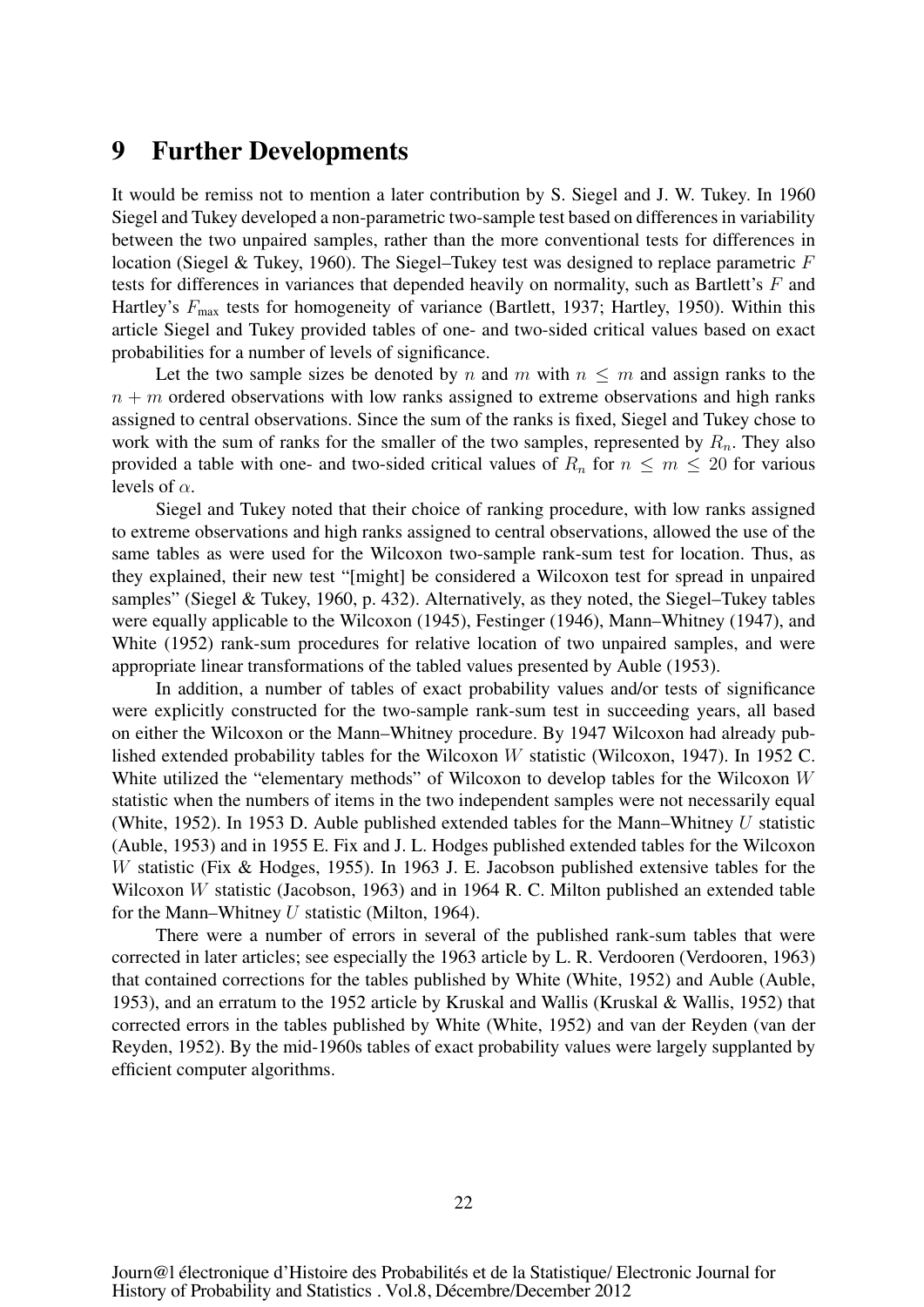# References

Auble, D. (1953) Extended tables for the Mann–Whitney statistic, *Bulletin of the Institute of Educational Research*, 1, 1–39.

Bartlett, M. S. (1937) Properties of sufficiency and statistical tests. *Proceedings of the Royal Society of London, Series A (Mathematical and Physical Sciences)*, 160, 268–282.

Bradley, R. A. (1966) Frank Wilcoxon, *Biometrics*, 22, 192–194.

(1997) Frank Wilcoxon. In N. L. Johnson, and S. Kotz (eds.) *Leading Personalities in Statistical Sciences: From the Seventeenth Century to the Present*, Wiley: New York, pp. 339–341.

and M. Hollander (2001) Wilcoxon, Frank. In C. C. Heyde and E. Seneta (eds.) *Statisticians of the Centuries*, Springer–Verlag: New York, pp. 420–424.

Burr, E. J. (1960) The distribution of Kendall's score S for a pair of tied rankings. *Biometrika*, 47, 151–171.

Deuchler, G. (1914) Über die methoden der korrelationsrechnung in der pädogogik und psychologie, *Zeitschrift fur P ¨ adagogische Psychologie und Experimentelle P ¨ adagogik ¨* , 15, 114– 131, 145–159, and 229–242.

Edwards, A. W. F. (2002) Professor C. A. B. Smith, 1917 – 2002, *Journal of the Royal Statistical Society, Series D (The Statistician)*, 51, 404–405.

Festinger, L. (1946) The significance of differences between means without reference to the frequency distribution function, *Psychometrika*, 11, 97–105.

Fisher, R. A. (1925) *Statistical Methods for Research Workers*, Oliver and Boyd: Edinburgh.

Fix, E. and J. L. Hodges (1955) Significance probabilities of the Wilcoxon test, *The Annals of Mathematical Statistics*, 26, 301–312.

Friedman, M. (1937) The use of ranks to avoid the assumption of normality implicit in the analysis of variance, *Journal of the American Statistical Association*, 32, 675–701.

Gini, C. (1916/1959) Il concetto di "Transvariazione" e le sue prime applicazioni, *Giornale degli economisti e Rivista di Statistica*, 53, 13–43. Reproduced in Gini, C. (1959) *Transvarizione. Memorie de Metodologia Statistica: Volume Secundo: a cura di Giuseppe Ottaviani*, Libreria Goliardia: Rome.

Haldane, J. B. S. and C. A. B. Smith (1948) A simple exact test for birth-order effect, *Annals of Eugenics*, 14, 117–124.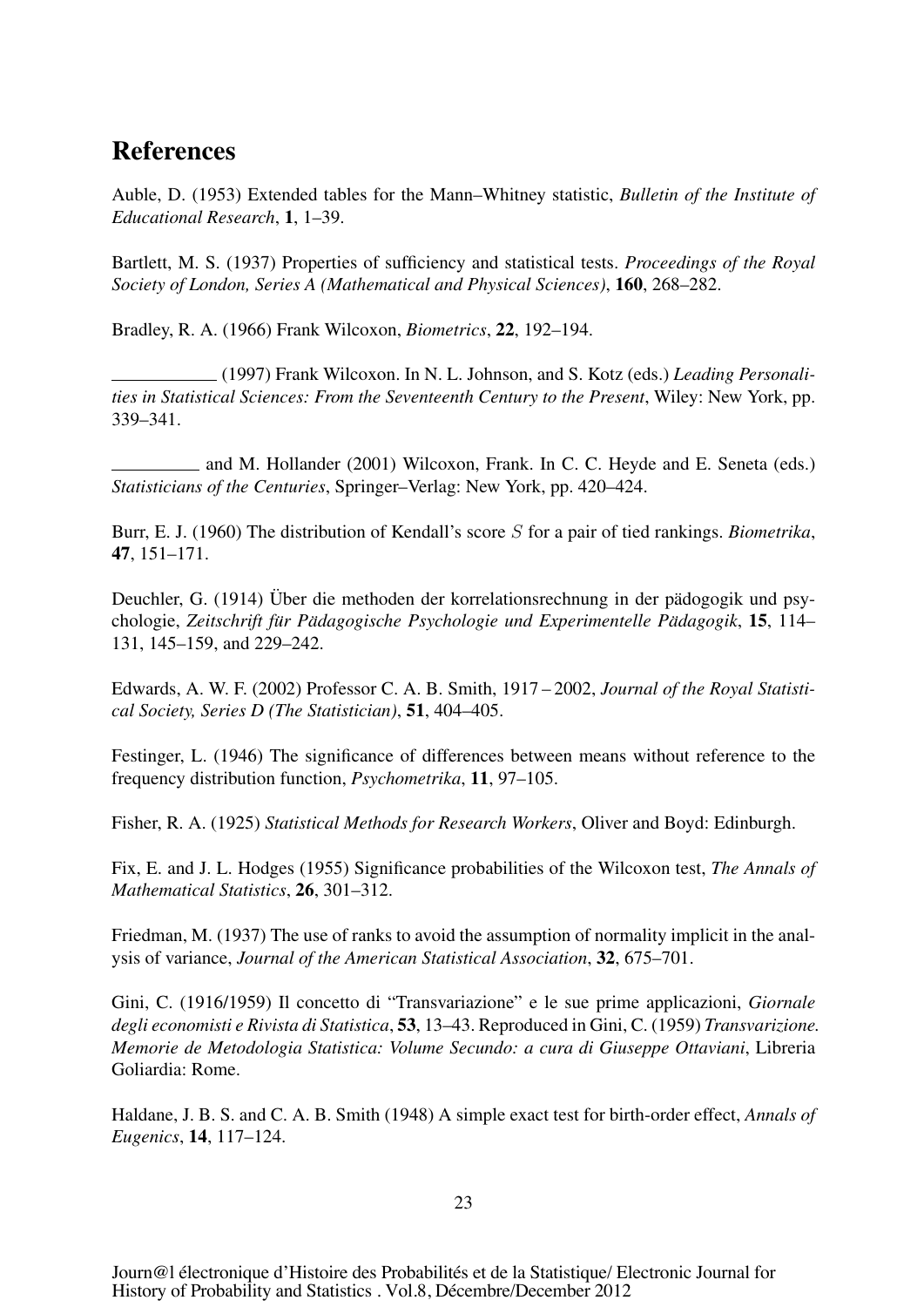Hartley, H. O. (1950) The use of range in analysis of variance, *Biometrika*, 37, 271–280.

Hollander, M. (2000) A conversation with Ralph A. Bradley, *Statistical Science*, 16, 75–100.

Jacobson, J. E. (1963) The Wilcoxon two-sample statistic: Tables and bibliography, *Journal of the American Statistical Association*, 58, 1086–1103.

Jonckheere, A. R. (1954) A distribution-free k-sample test against ordered alternatives. *Biometrika*, 41, 133–145.

Kendall, M. G. (1938) A New Measure of Rank Correlation, *Biometrika*, 30, 81–93.

(1945) The treatment of ties in ranking problems, *Biometrika*, 33, 239–251.

(1948) *Rank Correlation Methods*, Charles Griffin: London.

Kruskal, W. H. (1957) Historical notes on the Wilcoxon unpaired two-sample test, *Journal of the American Statistical Association*, 52, 356–360.

and W. A. Wallis (1952) Use of ranks in one-criterion variance analysis, *Journal of the American Statistical Association*, 47, 583–621. Erratum: Journal of the American Statistical Association, 48, 907–911 (1953).

Leach, C. (1979) *Introduction to Statistics: A Nonparametric Approach for the Social Sciences*, John Wiley & Sons: New York.

Lipmann, O. (1908) Eine methode zur vergleichung zwei kollektivgegenständen, Zeitschrift fur *Psychologie*, 48, 421–431.

MacMahon, P. A. (1916) *Combinatory Analysis*, Vol. II, Cambridge University Press: Cambridge.

Mahanti, S. (2007) John Burdon Sanderson Haldane: The ideal of a polymath, *Vigyan Prasar Science Portal*. Accessed on 20 January 2012 at http://www.vigyanprasar.gov.in/ scientists/JBSHaldane.htm.

Mann, H. B. (1945) Nonparametric test against trend, *Econometrica*, 13, 245–259.

and D. R. Whitney (1947) On a test of whether one of two random variables is stochastically larger than the other, *The Annals of Mathematical Statistics*, 18, 50–60.

Milton, R. C. (1964) An extended table of critical values for the Mann–Whitney (Wilcoxon) two-sample dtatistic, *Journal of the American Statistical Association*, 59, 925–934.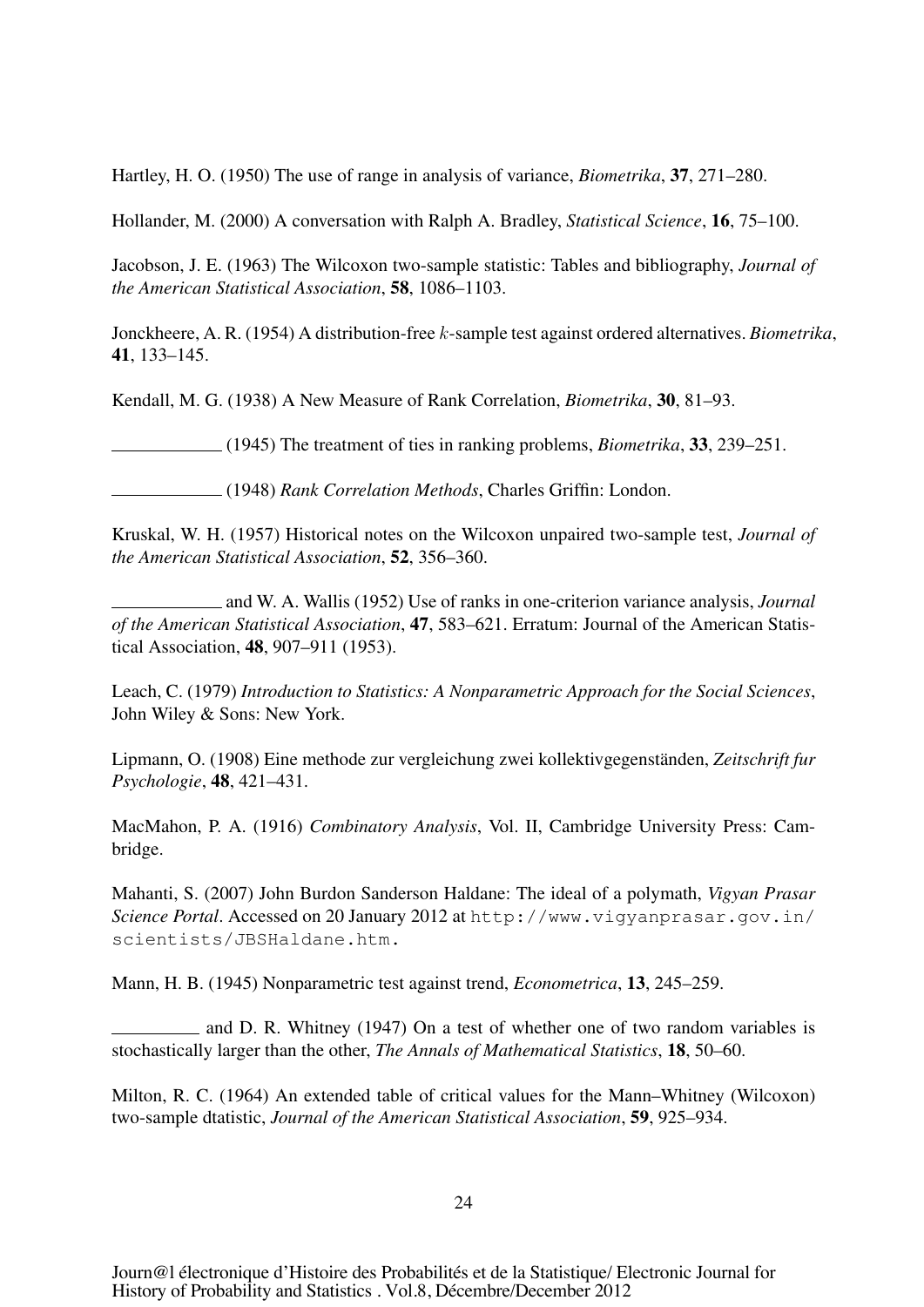Morton, N. (2002) Cedric Smith (1917 – 2002), *International Statistical Institute Newsletter*, 26, 9–10.

Moscovici, S. (1989) Obituary: Leon Festinger, *European Journal of Social Psychology*, 19, 263–269.

Moses, L. E. (1956) Statistical theory and research design. *Annual Review of Psychology*, 7, 233–258.

Munro, T. A. (1947) Phenylketonuria: Data on forty-seven British families, *Annals of Human Genetics*, 14, 60–88.

Olson, J. (c. 2000) Henry Berthold Mann, *Department of Mathematics, The Ohio State University*. Accessed on 20 January 2012 at http://www.math.osu.edu/history/biographies/ mann.

Ottaviani, G. S. (1939) Probabilita che una prova su due variabili casuali ´ *X* e *Y* verifichi la disuguaglianza X < Y e sul Corrispondente Scarto Quadratico Medio, *Giornale dell'Istituto Italiano degli Attuari*, 10, 186–192.

Pascal, B. (1665/1959) Traité du triangle arithmétique (Treatise on the arithmetical triangle). In D. E. Smith (ed.) *A Source Book in Mathematics*, Vol. 1, Dover, New York, pp. 67–79. Translated by A. Savitsky.

Potvin, C. and D. A. Roff (1993) Distribution-free and robust statistical methods: Viable alternatives to parametric statistics, *Ecology*, 74, 1615–1628.

Randles, R. H. and D. A. Wolfe (1979) *Introduction to the Theory of Nonparametric Statistics*, John Wiley & Sons: New York.

Siegel, S. and J. W. Tukey (1960) A nonparametric sum of ranks procedure for relative spread in unpaired samples, *Journal of the American Statistical Association*, 55, 429–445.

Stigler, S. M. (1999) *Statistics on the Table: The History of Statistical Concepts and Methods*, Harvard University Press: Cambridge, MA.

van der Reyden, D. (1952) A simple statistical significance test, *The Rhodesia Agricultural Journal*, 49, 96–104.

Vankeerberghen, P., C. Vandenbosh, J. Smeyers-Verbeke, and D. L. Massart (1991) Some robust statistical procedures applied to the analysis of chemical data, *Chemometrics and Intelligent Laboratory Systems*, 12, 3–13.

Verdooren, L. R. (1963) Extended tables of critical values for Wilcoxon's test statistic, *Biometrika*, 50, 177–186.